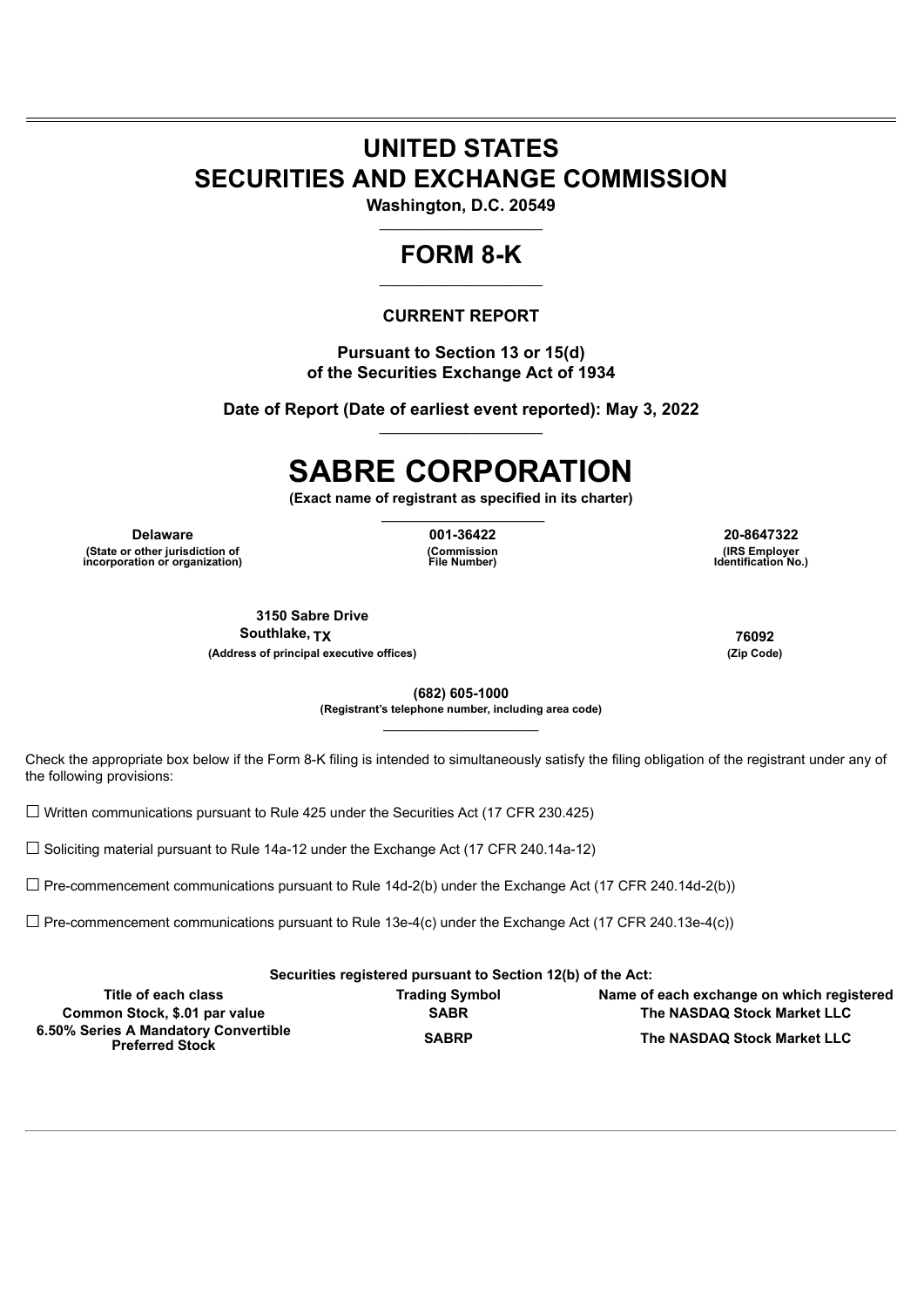| Indicate by check mark whether the registrant is an emerging growth company as defined in Rule 405 of the Securities Act of 1933 (§230.405<br>of this chapter) or Rule 12b-2 of the Securities Exchange Act of 1934 (§240.12b-2 of this chapter).             |  |
|---------------------------------------------------------------------------------------------------------------------------------------------------------------------------------------------------------------------------------------------------------------|--|
| Emerging growth company                                                                                                                                                                                                                                       |  |
| If emerging growth company, indicate by check mark if the registrant has elected not to use the extended transition<br>period for complying with any new or revised financial accounting standards provided pursuant to Section 13(a) of the<br>Exchange Act. |  |
|                                                                                                                                                                                                                                                               |  |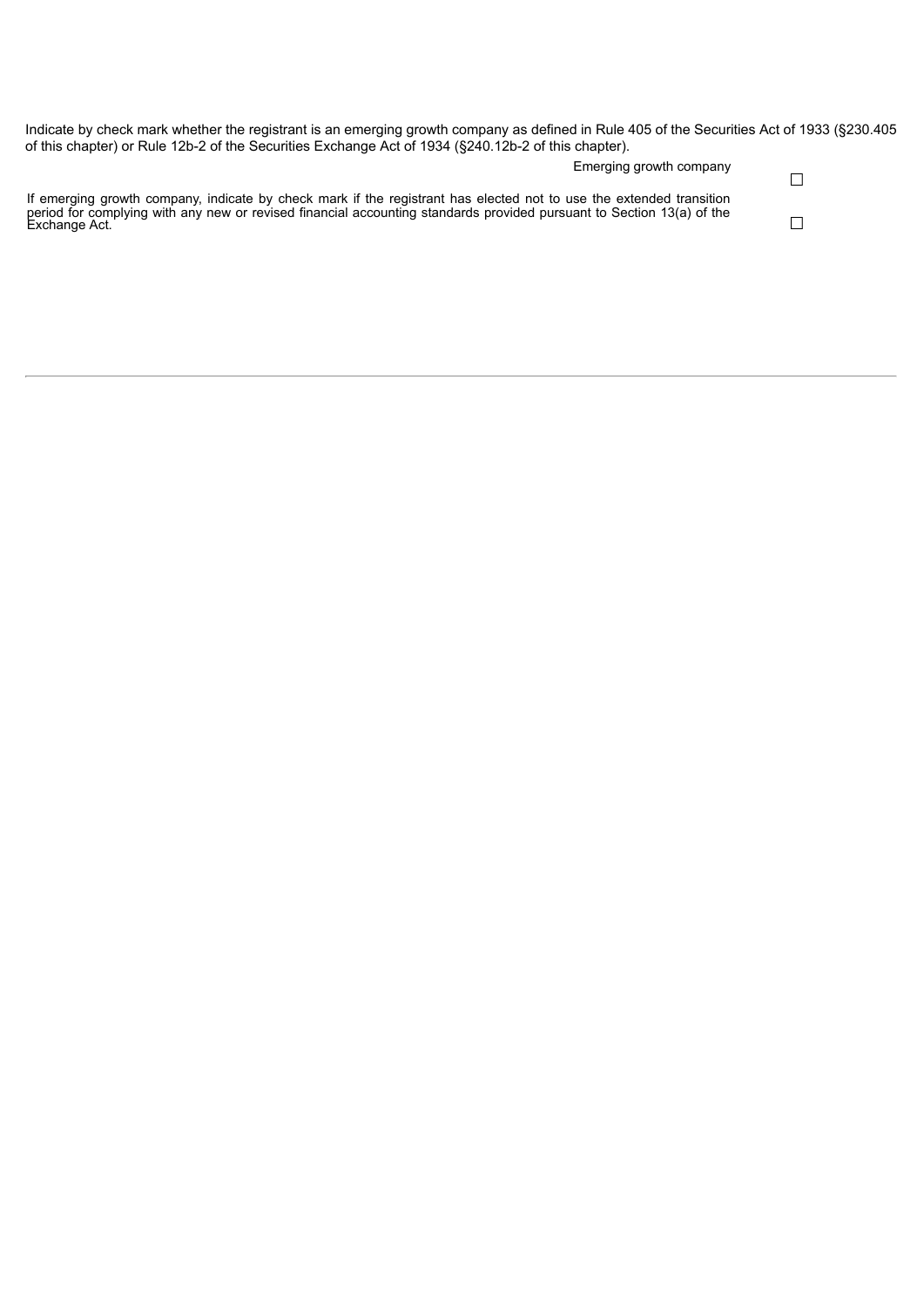#### **Item 2.02 Results of Operations and Financial Condition.**

On May 3, 2022, Sabre Corporation ("Sabre") issued a press release and will hold a conference call regarding its financial results for the quarter ended March 31, 2022. A copy of the press release is attached as Exhibit 99.1.

The information in this Item 2.02 of Form 8-K and the attached exhibit shall not be deemed "filed" for purposes of Section 18 of the Securities Exchange Act of 1934, as amended (the "Exchange Act"), nor shall it be deemed incorporated by reference in any filing under the Securities Act of 1933, as amended, or the Exchange Act, except as shall be expressly set forth by specific reference in such filing.

Sabre makes reference to non-GAAP financial measures in the press release. A reconciliation of these non-GAAP financial measures to the comparable GAAP financial measures is contained in the attached press release.

#### **Item 9.01. Financial Statements and Exhibits.**

(d) *Exhibits*

| <b>Exhibit</b><br><b>Number</b> | <b>Description</b>                                           |
|---------------------------------|--------------------------------------------------------------|
| 99.1                            | Press Release dated May 3, 2022.                             |
| 104                             | Cover Page Interactive Data File - formatted as Inline XBRL. |

#### **SIGNATURES**

Pursuant to the requirements of the Securities Exchange Act of 1934, the registrant has duly caused this report to be signed on its behalf by the undersigned hereunto duly authorized.

Sabre Corporation

| Dated: May 3, 2022 | Bv:    | /s/ Douglas E. Barnett         |
|--------------------|--------|--------------------------------|
|                    | Name:  | Douglas E. Barnett             |
|                    | Title: | <b>Chief Financial Officer</b> |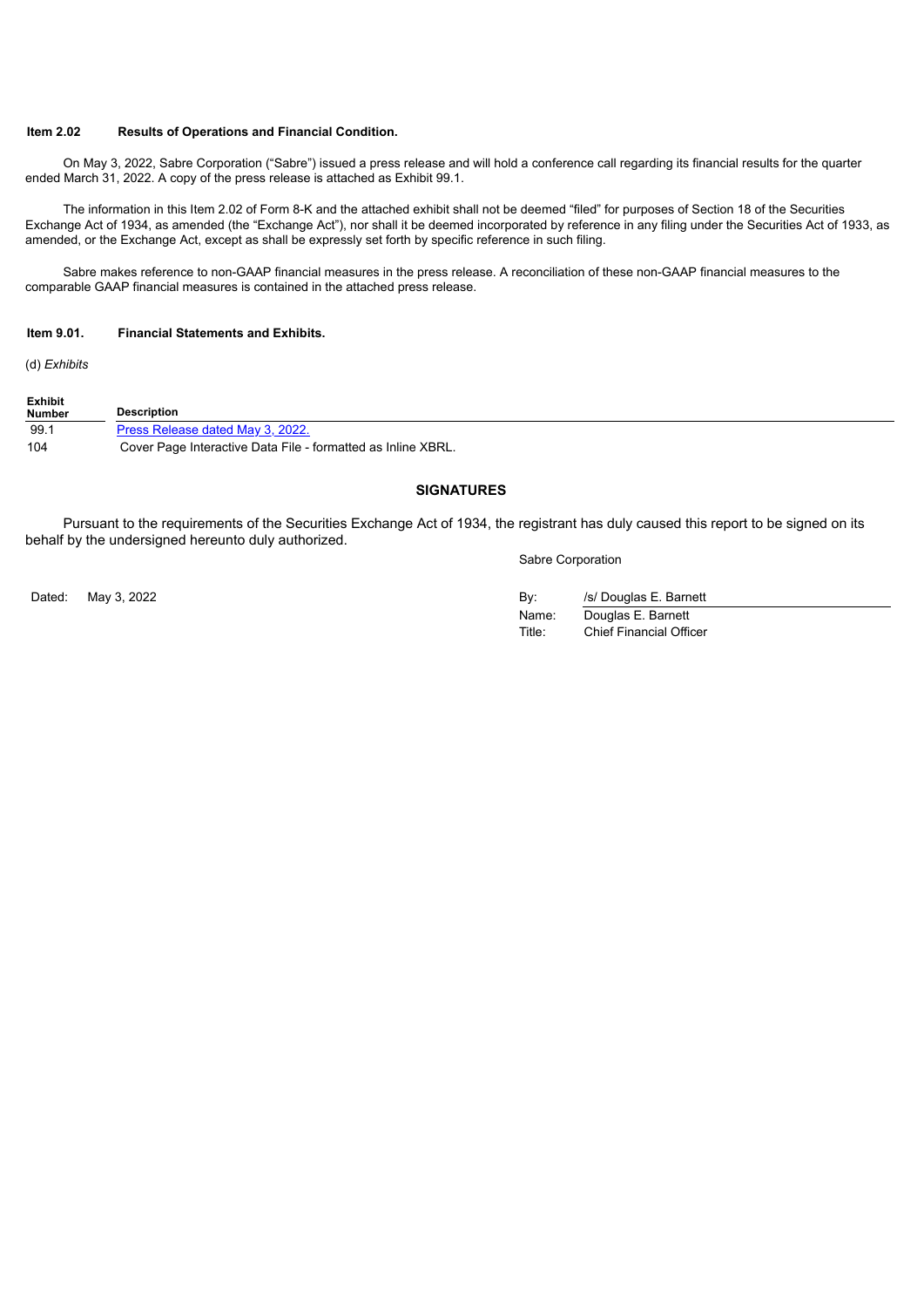

## <span id="page-3-0"></span>**Sabre announces first quarter 2022 financial results; highlights volume and financial improvements**

**First quarter 2022 business highlights:**

- **• The global travel recovery accelerated each month since January and broadened geographically**
- **• Corporate and international travel rebounded sharply, driving improved mix and increased revenue per booking**
- **• Closed the previously-announced agreement to sell AirCentre airline operations portfolio to CAE for \$392 million, supporting the streamlining of the product portfolio and creating greater focus on maximizing new revenue opportunities**
- **• The technology transformation, including mainframe offload and migration to Google Cloud, moved forward and remained solidly on track to reach stated goals by the end of 2024**
- **• Ended the quarter with cash balance of \$1.2 billion**

**First quarter 2022 summary:**

- **• First quarter revenue totaled \$585 million**
- Net income attributable to common stockholders of \$42 million and diluted net income attributable to common **stockholders per share of \$0.12**
- **• Adjusted EPS totaled (\$0.29)**

SOUTHLAKE, Texas – May 3, 2022 – Sabre Corporation ("Sabre" or the "Company") (NASDAQ: SABR) today announced financial results for the quarter ended March 31, 2022.

"We are encouraged by the strengthening trends in our business and have seen consistent sequential volume improvements in key metrics week over week since mid-January 2022. After a slow start in January due to the Omicron variant, the travel recovery accelerated sharply and bookings in April ended at the highest level of recovery versus 2019 since the start of the COVID-19 pandemic. The overall improvement in each global geographic region has been particularly positive, supported by a significant return of more profitable international and corporate travel," said Sean Menke, Chair of the Board and CEO.

1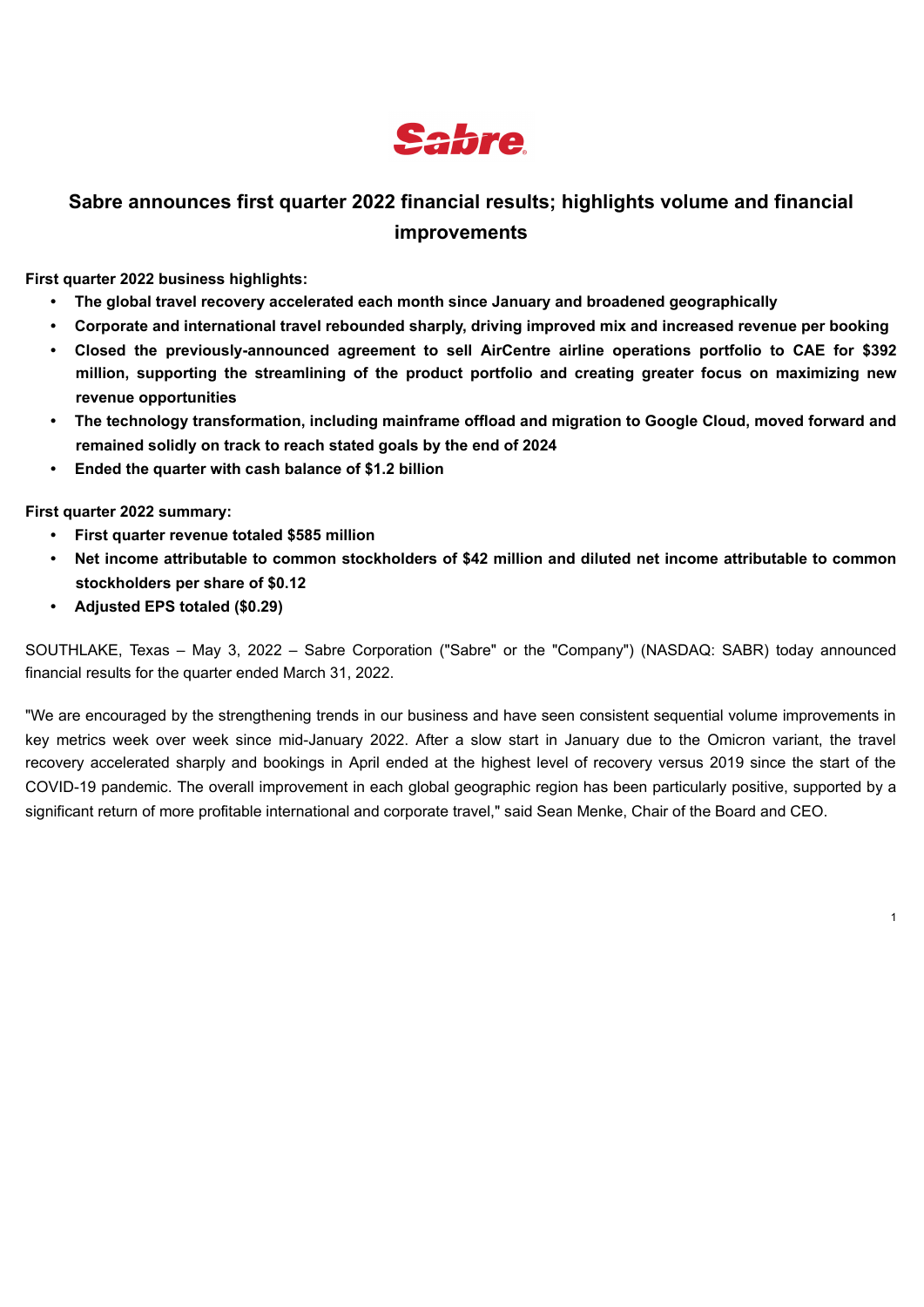"In addition, we continue to make progress toward our technology transformation goals, which we expect to deliver significant savings and expand revenue opportunities."

#### **Q1 2022 Financial Summary**

Sabre consolidated first quarter revenue totaled \$585 million, compared to \$327 million in the first quarter of 2021. The increase in revenue was driven by an increase in global air, hotel and other travel bookings due to continued recovery from the COVID-19 pandemic and \$24 million in previously deferred IT Solutions revenue recognized in the first quarter due to a change in facts and circumstances associated with an IT Solutions customer located in Eastern Europe.

Operating loss was \$80 million, versus operating loss of \$203 million in the first quarter of 2021. The improvement in operating results was driven by the items impacting revenue described above and lower depreciation and amortization. These impacts were partially offset by increased Travel Solutions incentive expenses and Hospitality Solutions transaction-related costs, as well as total company technology hosting expenses due to volume recovery trends and expected temporary costs resulting from our cloud migration efforts, an increase in credit losses, and an increase in legal costs due to ongoing litigation.

Net income attributable to common stockholders totaled \$42 million, versus a net loss of \$266 million in the first quarter of 2021. Diluted net income attributable to common stockholders per share totaled \$0.12, versus diluted net loss attributable to common stockholders per share of \$0.84 in the first quarter of 2021. The improvement in net income attributable to common stockholders was driven by the items impacting operating loss described above, as well as a \$121 million after-tax gain on sale of AirCentre, lower interest expense due to the maturation of interest rate swaps in the fourth quarter of 2021, and lower tax expense, partially offset by a \$4 million loss on extinguishment of debt.

Adjusted EBITDA was \$5 million, versus Adjusted EBITDA of negative \$110 million in the first quarter of 2021. The improvement in Adjusted EBITDA was driven by increased revenue due to the continued recovery from the COVID-19 pandemic and \$24 million in previously deferred IT Solutions revenue recognized in the first quarter due to a change in facts and circumstances associated with an IT Solutions customer located in Eastern Europe. These impacts were partially offset by increased Travel Solutions incentive expenses and Hospitality Solutions transaction-related costs, as well as total company technology hosting expenses due to volume recovery trends and expected temporary costs resulting from our cloud migration efforts, increased selling, general and administrative expenses, and an increase in credit losses.

 $\overline{2}$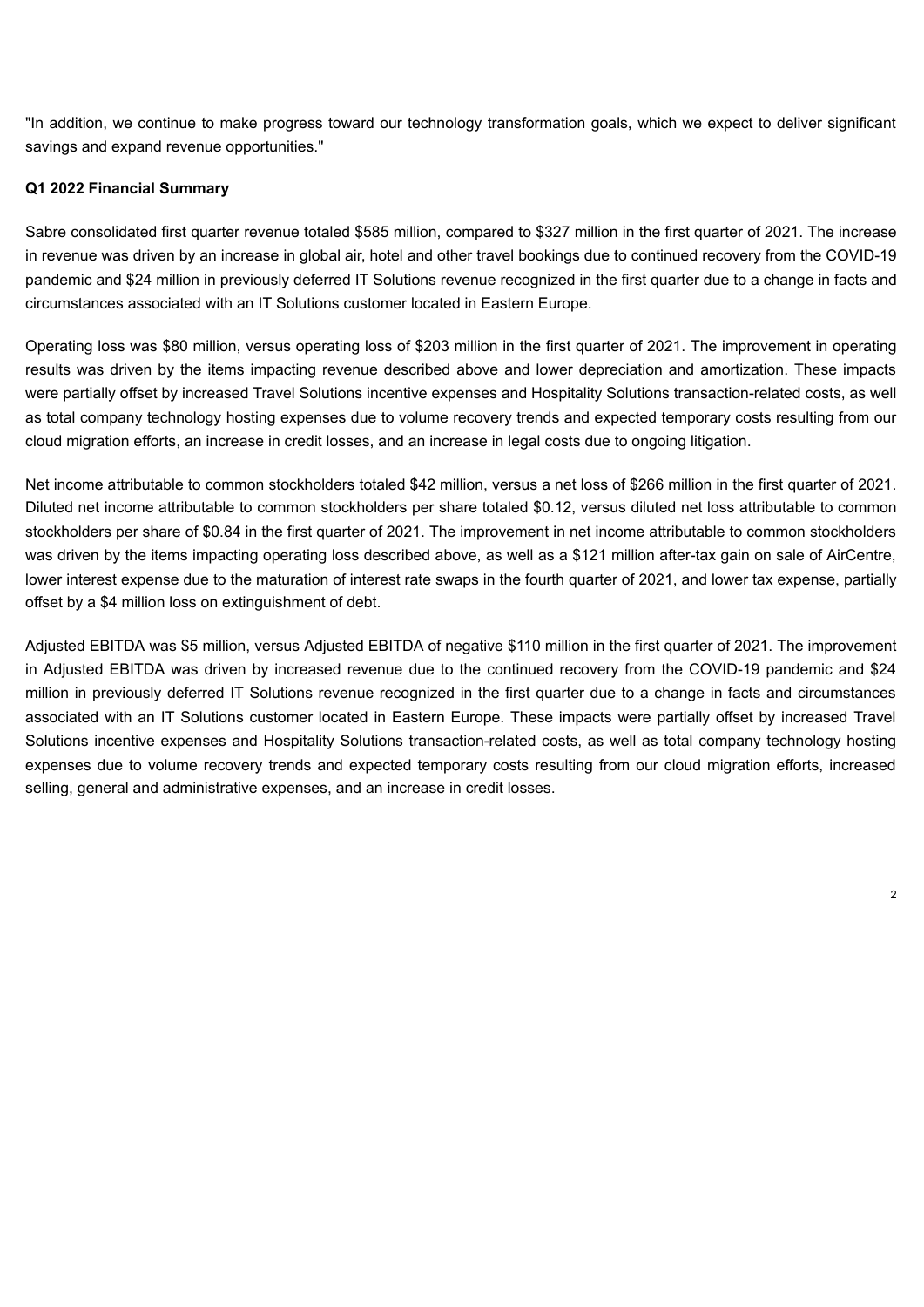Adjusted Operating Loss was \$29 million, versus Adjusted Operating Loss of \$167 million in the first quarter of 2021. The improvement in operating results was driven by the items impacting Adjusted EBITDA above and by lower depreciation and amortization.

Sabre reported Adjusted EPS of (\$0.29), versus (\$0.72) in the first quarter of 2021.

With regards to Sabre's first quarter 2022 cash flows (versus prior year):

- Cash used in operating activities totaled \$139 million (vs. \$197 million used in)
- Cash provided by investing activities totaled \$375 million (vs. \$8 million provided by)
- Cash used in financing activities totaled \$26 million (vs. \$24 million used in)
- Capitalized expenditures totaled \$17 million (vs. \$6 million)

Free Cash Flow was negative \$156 million, versus Free Cash Flow of negative \$204 million in the first quarter of 2021.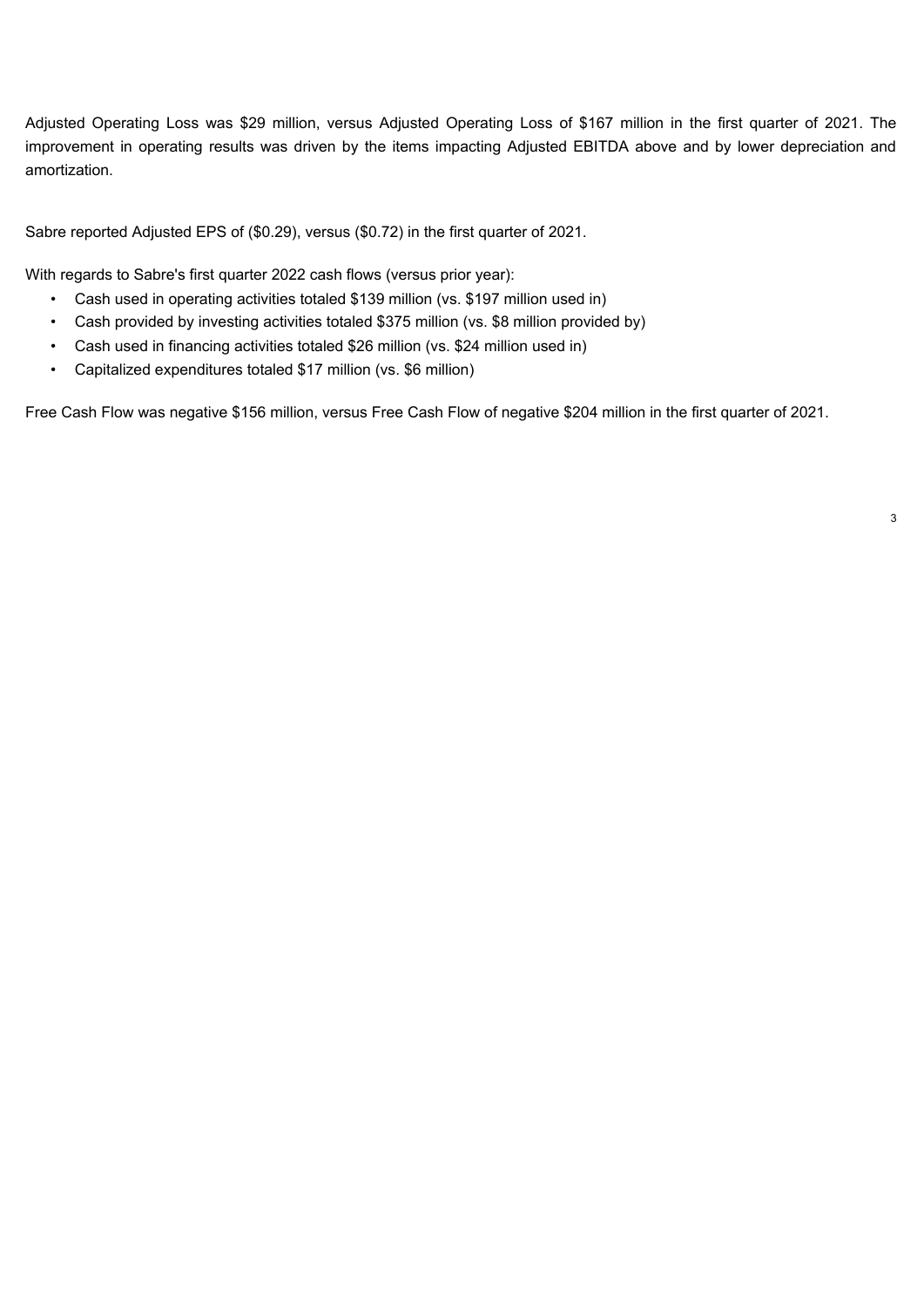|                                                                               | Three Months Ended March 31, |            |      |            |                |  |
|-------------------------------------------------------------------------------|------------------------------|------------|------|------------|----------------|--|
| <b>Financial Highlights</b><br>(in thousands, except for EPS; unaudited):     | 2022                         |            | 2021 |            | % Change (B/W) |  |
| Total Company:                                                                |                              |            |      |            |                |  |
| Revenue                                                                       | \$                           | 584,910    | \$   | 327,484    | 79             |  |
| <b>Operating Loss</b>                                                         | \$                           | (79, 532)  | \$   | (202, 553) | 61             |  |
| Net income (loss) attributable to common stockholders                         | \$                           | 42,060     | \$   | (266, 106) | 116            |  |
| Diluted net income (loss) attributable to common stockholders per share (EPS) | \$                           | 0.12       | \$   | (0.84)     | 114            |  |
| Net Income (Loss) Margin                                                      |                              | 7.2%       |      | $(81.3)\%$ |                |  |
| Adjusted EBITDA <sup>(1)</sup>                                                | \$                           | 5,150      | \$   | (109, 500) | 105            |  |
| Adjusted EBITDA Margin(1)                                                     |                              | 0.9%       |      | $(33.4)\%$ |                |  |
| Adjusted Operating Loss <sup>(1)</sup>                                        | \$                           | (29, 155)  | \$   | (166, 502) | 82             |  |
| Adjusted Net Loss(1)                                                          | \$                           | (93, 169)  | \$   | (228, 274) | 59             |  |
| Adjusted EPS <sup>(1)</sup>                                                   | \$                           | (0.29)     | \$   | (0.72)     | 60             |  |
| Cash used in operating activities                                             |                              | (139,083)  | \$   | (197, 403) | 30             |  |
| Cash provided by investing activities                                         | \$                           | 374,865    | \$   | 8,405      | 4,360          |  |
| Cash used in financing activities                                             |                              | (25, 835)  | \$   | (24, 221)  | (7)            |  |
| <b>Capitalized expenditures</b>                                               | \$                           | 17,403     | \$   | 6,435      | 170            |  |
| Free Cash Flow(1)                                                             | \$                           | (156, 486) | \$   | (203, 838) | 23             |  |
| Net Debt (total debt, less cash and cash equivalents)                         | \$                           | 3,620,075  | \$   | 3,516,273  |                |  |
| <b>Travel Solutions:</b>                                                      |                              |            |      |            |                |  |
| Revenue                                                                       | \$                           | 533,998    | \$   | 288,875    | 85             |  |
| <b>Operating Income (Loss)</b>                                                | \$                           | 45,476     | \$   | (105, 222) | 143            |  |
| Adjusted Operating Income (Loss) <sup>(1)</sup>                               | \$                           | 45,306     | \$   | (106, 133) | 143            |  |
| <b>Distribution Revenue</b>                                                   | \$                           | 342,888    | \$   | 151,781    | 126            |  |
| <b>Total Bookings</b>                                                         |                              | 64,978     |      | 38,943     | 67             |  |
| <b>Air Bookings</b>                                                           |                              | 57,550     |      | 35,289     | 63             |  |
| <b>Lodging, Ground and Sea Bookings</b>                                       |                              | 7,428      |      | 3,654      | 103            |  |
| <b>IT Solutions Revenue</b>                                                   | \$                           | 191,110    | \$   | 137,094    | 39             |  |
| <b>Passengers Boarded</b>                                                     |                              | 129,163    |      | 75,189     | 72             |  |
| <b>Hospitality Solutions:</b>                                                 |                              |            |      |            |                |  |
| Revenue                                                                       | \$                           | 56,004     | \$   | 42,215     | 33             |  |
| <b>Operating Loss</b>                                                         | \$                           | (15, 117)  | \$   | (13, 587)  | (11)           |  |
| Adjusted Operating Loss <sup>(1)</sup>                                        | \$                           | (15, 117)  | \$   | (13, 587)  | (11)           |  |
| <b>Central Reservation System Transactions</b>                                |                              | 23,028     |      | 17,560     | 31             |  |

4

 $<sup>(1)</sup>$ Indicates non-GAAP financial measure; see descriptions and reconciliations below.</sup>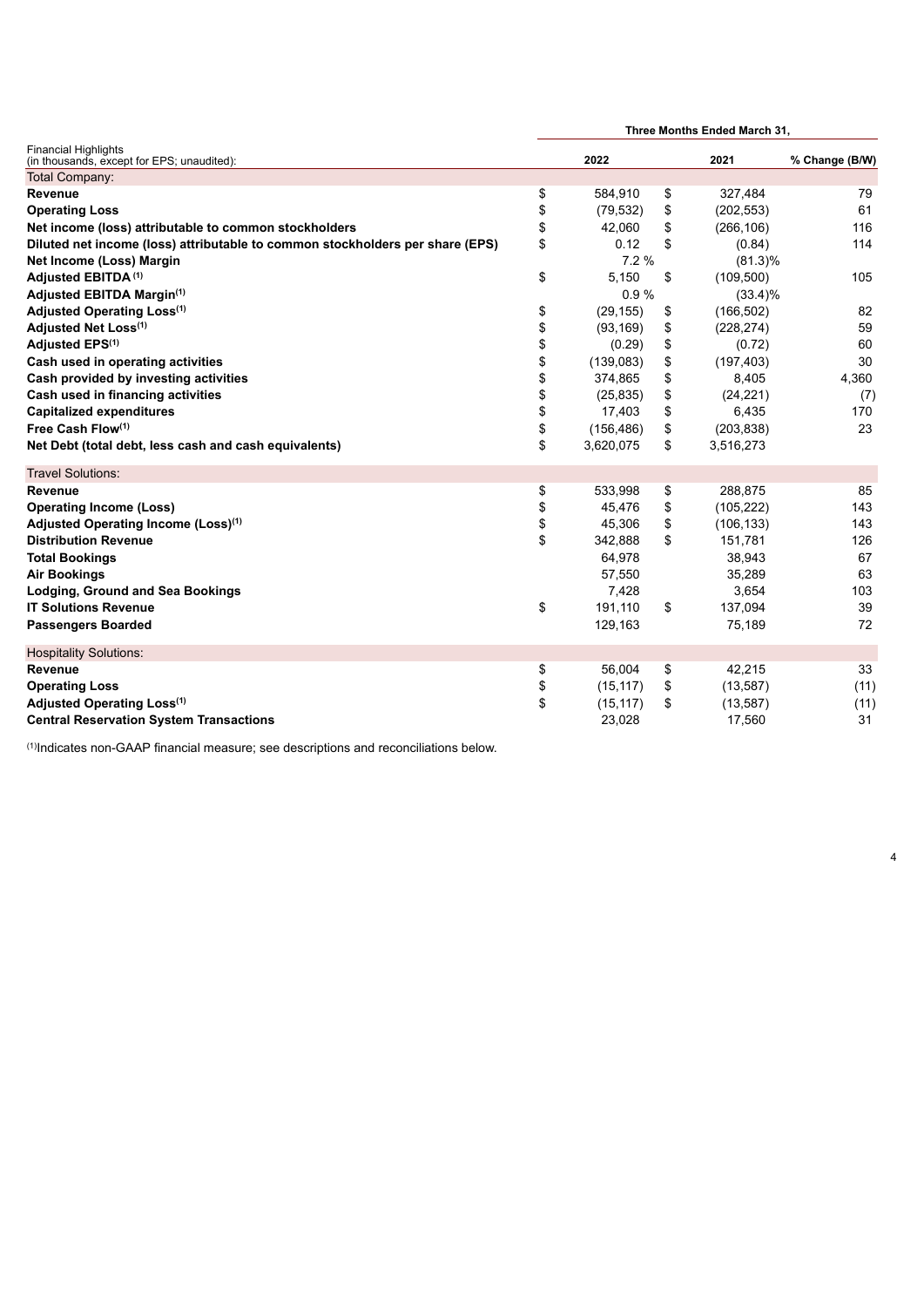#### **Travel Solutions**

First quarter 2022 results (versus prior year):

- Travel Solutions revenue increased 85% to \$534 million driven by an increase in global air and other travel bookings due to continued recovery from the COVID-19 pandemic and \$24 million in previously deferred IT Solutions revenue recognized in the first quarter due to a change in facts and circumstances associated with an IT Solutions customer located in Eastern Europe, partially offset by reduced revenue due to the sale of our AirCentre portfolio effective on February 28, 2022.
- Operating profit totaled \$45 million, versus operating loss of \$105 million in the first quarter of 2021. The improvement in operating results was driven by increased revenue and lower depreciation, partially offset by increased incentive expenses as well as technology hosting expenses due to volume recovery trends and expected temporary costs resulting from our cloud migration efforts, an increase in credit losses, and an increase in legal costs due to ongoing litigation.
- Distribution revenue increased 126% to \$343 million due to the continued recovery in bookings and an increase in average booking fee due to a shift in bookings mix.
	- Global bookings, net of cancellations, totaled 65 million, representing a recovery to 42% of 2019 levels.
	- Net air bookings were at 29%, 45% and 52% of 2019 levels in January, February and March, respectively.
	- Average booking fee totaled \$5.28, a sequential improvement versus \$4.96 last quarter, \$4.59 in the third quarter of 2021, and \$3.84 in the second quarter of last year. This increase is due to an improvement in bookings mix and reduced cancellation activity.
- IT Solutions revenue increased 39% to \$191 million. Reservations revenue increased due to the ongoing recovery in passengers boarded, and \$24 million in previously deferred revenue recognized in the first quarter due to a change in facts and circumstances associated with an IT Solutions customer located in Eastern Europe, partially offset by a dilution in rate due to revenue that does not fluctuate with volumes. Commercial and Operations revenue increased primarily due to license fee revenue related to AirCentre recognized upon delivery and increased volumes from existing customers, partially offset by reduced revenue due to the sale of our AirCentre portfolio effective on February 28, 2022.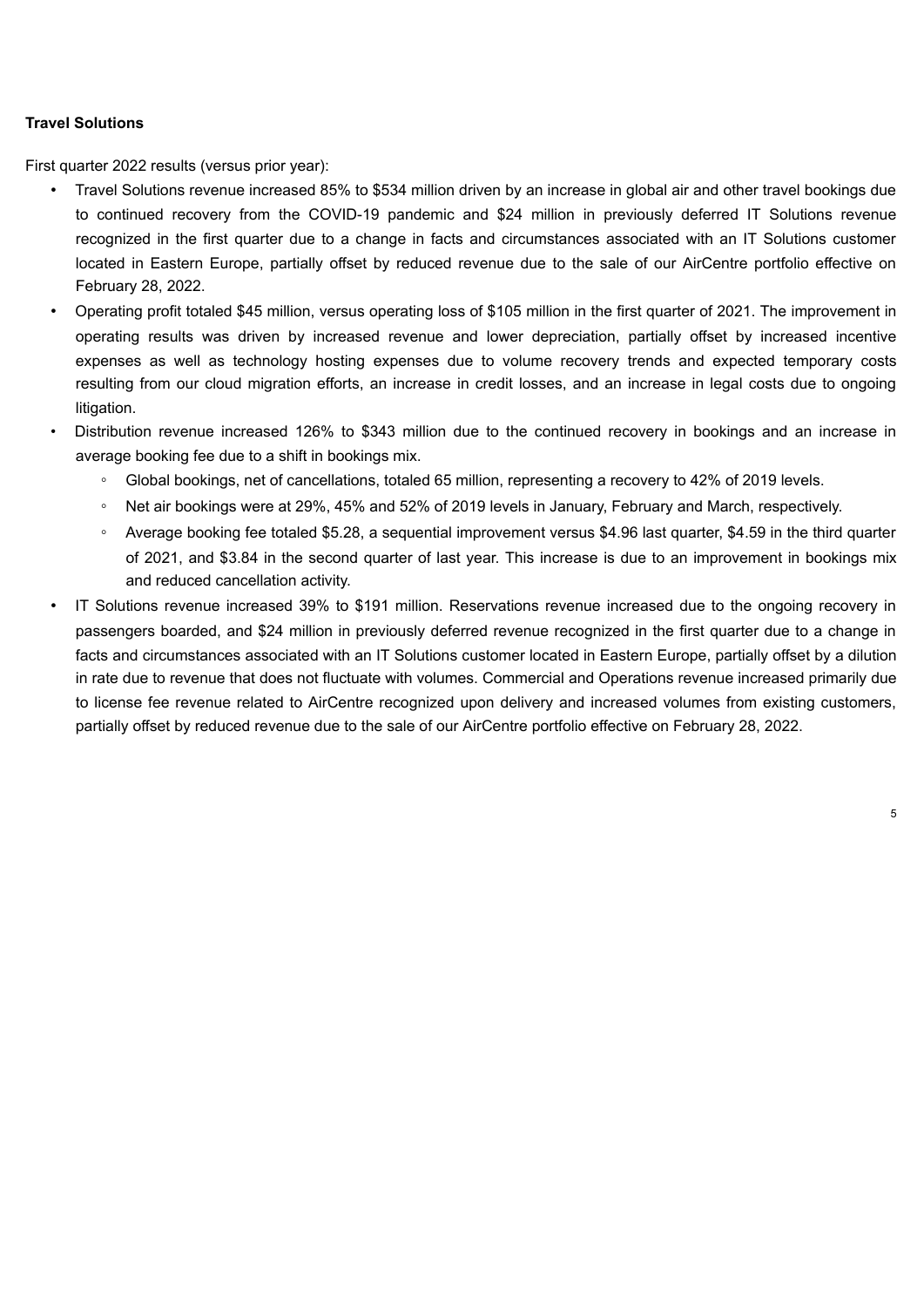◦ Airline passengers boarded totaled 129 million, representing a recovery to 69% of 2019 levels.

#### **Hospitality Solutions**

First quarter 2022 results (versus prior year):

- Hospitality Solutions revenue increased 33% to \$56 million. The increase in revenue was driven by an increase in central reservation system transactions due to the continued recovery from the COVID-19 pandemic and increased Digital Experience revenue.
- Central reservation system transactions increased 31% to 23 million, representing 100% of 2019 levels.
- Operating loss was \$15 million, versus operating loss of \$14 million in the first quarter of 2021. The change in operating results was primarily driven by increased revenue and lower depreciation and amortization, more than offset by increased transaction-related costs due to volume recovery trends and higher labor and professional services expenses that support our technology transformation initiatives.

#### **Business and Financial Outlook**

With respect to the 2022 financial outlook below:

• Full-year Adjusted EBITDA guidance consists of (1) full-year expected net income attributable to common stockholders adjusted for the estimated impact of loss from discontinued operations, net of tax, of approximately \$2 million; net income attributable to noncontrolling interests of approximately \$4 million; preferred stock dividends of approximately \$20 million; acquisition-related amortization of approximately \$50 million; stock-based compensation expense of approximately \$100 million; other costs including litigation, acquisition-related costs, loss on debt extinguishment, other foreign non-income tax matters, foreign exchange gains and losses, and gains on sale of assets of \$150 million; and the tax impact of the above adjustments of approximately \$8 million, less (2) the impact of depreciation and amortization of property and equipment and amortization of capitalized implementation costs of approximately \$135 million; interest expense, net of approximately \$275 million; and provision for income taxes less tax impact of net income adjustments of approximately \$1 million.

#### **Full-Year 2022 Financial Outlook**

Sabre's full-year 2022 outlook summarized below is a reiteration of the outlook detailed in our fourth quarter and full year 2021 earnings presentation.<sup>1,2</sup>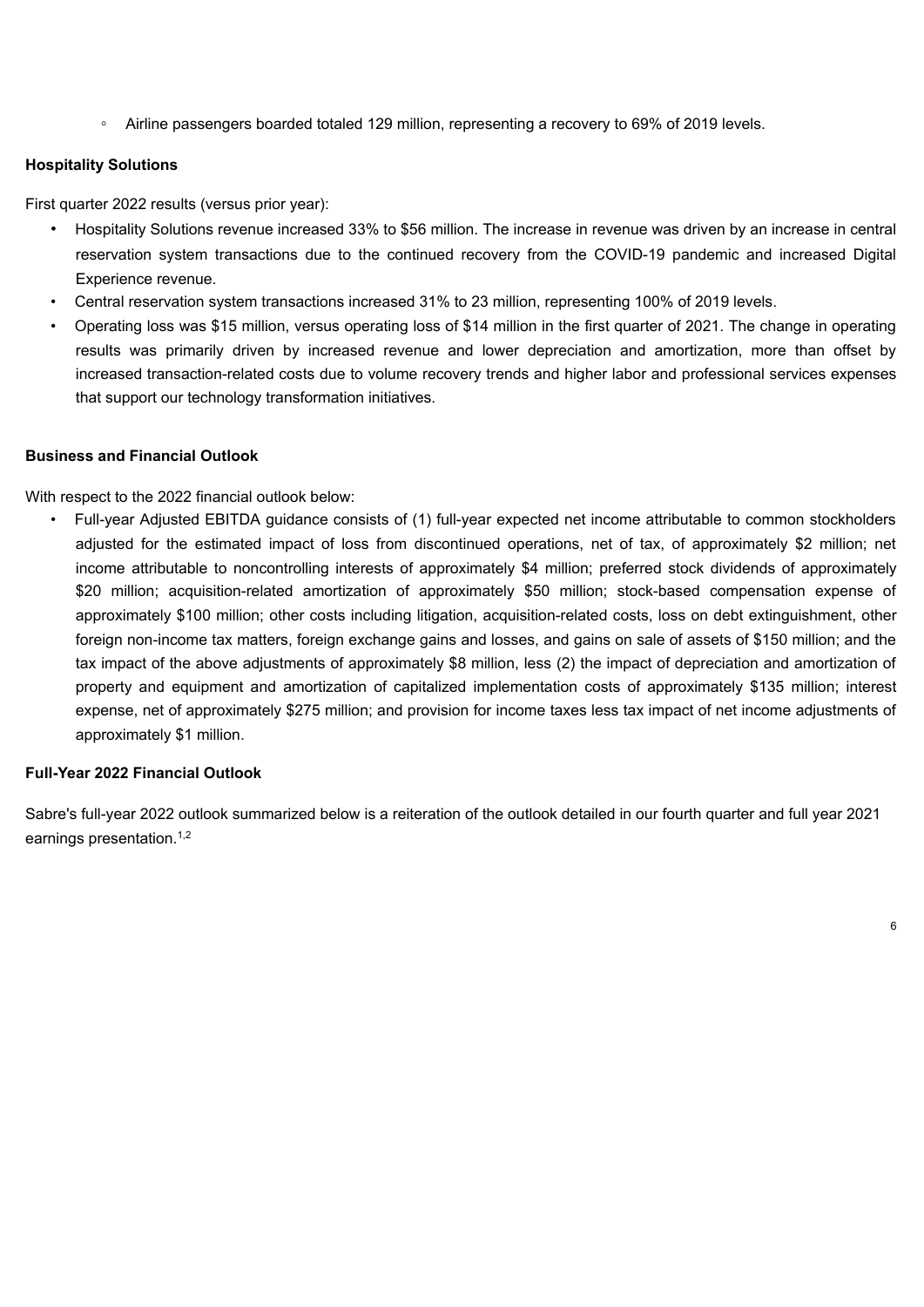|                                                     | <b>Outlook at Possible Sabre Bookings</b><br><b>Recovery Scenarios</b> |         |                                                    |  |  |
|-----------------------------------------------------|------------------------------------------------------------------------|---------|----------------------------------------------------|--|--|
| Sabre Bookings Recovery <sup>3</sup><br>(% of 2019) | 50%                                                                    | 60%     | 70%                                                |  |  |
| Revenue                                             |                                                                        |         | \$2.2B to \$2.5B \$2.5B to \$2.8B \$2.8B to \$3.1B |  |  |
| Adjusted EBITDA <sup>3</sup>                        | >(\$85M)                                                               | > \$15M | > \$165M                                           |  |  |

1 AirCentre results no longer included following sale effective February 28, 2022.

2 Includes \$85 million in incremental investments (\$45 million technology transformation and \$40 million SG&A) previously excluded from Adjusted EBITDA figures presented but separately detailed in our fourth quarter & full-year 2021 earnings presentation. Incremental investments represent operational investments and expenditures that will be expensed within our results of operations (and<br>therefore impact Adjusted

3 Assumes related incremental benefit from Lodging, Ground and Sea (LGS) bookings and passengers boarded.

#### **2025 Financial Targets**

Sabre's 2025 financial targets remain unchanged from those provided in the company's fourth quarter and full year 2021 earnings release dated February 15, 2022. These 2025 financial targets are summarized as follows:

|                                        | 2025 Financial Targets<br>at possible Sabre bookings recovery scenarios |            |            | <b>Notes</b>                                                                                               |
|----------------------------------------|-------------------------------------------------------------------------|------------|------------|------------------------------------------------------------------------------------------------------------|
| Sabre Bookings Recovery<br>(% of 2019) | $> 80\%$                                                                | $>100\%$   | $>120\%$   |                                                                                                            |
| <b>Adjusted EBITDA</b>                 | $>$ \$900M                                                              | > \$1.100M | > \$1.300M |                                                                                                            |
| Adjusted EBITDA Margin                 | > 23%                                                                   | >26%       | >28%       | In line or better than guidance provided in February 2020, before the<br>pandemic                          |
| Adjusted Operating Income              | $>$ \$800M                                                              | > \$1.000M | > \$1.200M | 7pts - 13pts targeted Adjusted Operating Income margin expansion;<br>D&A expected to decline significantly |
| Free Cash Flow                         | $>$ \$500M                                                              | > \$700M   | $>$ \$900M | Assumes ~\$50M annual CapEx                                                                                |

#### **Conference Call**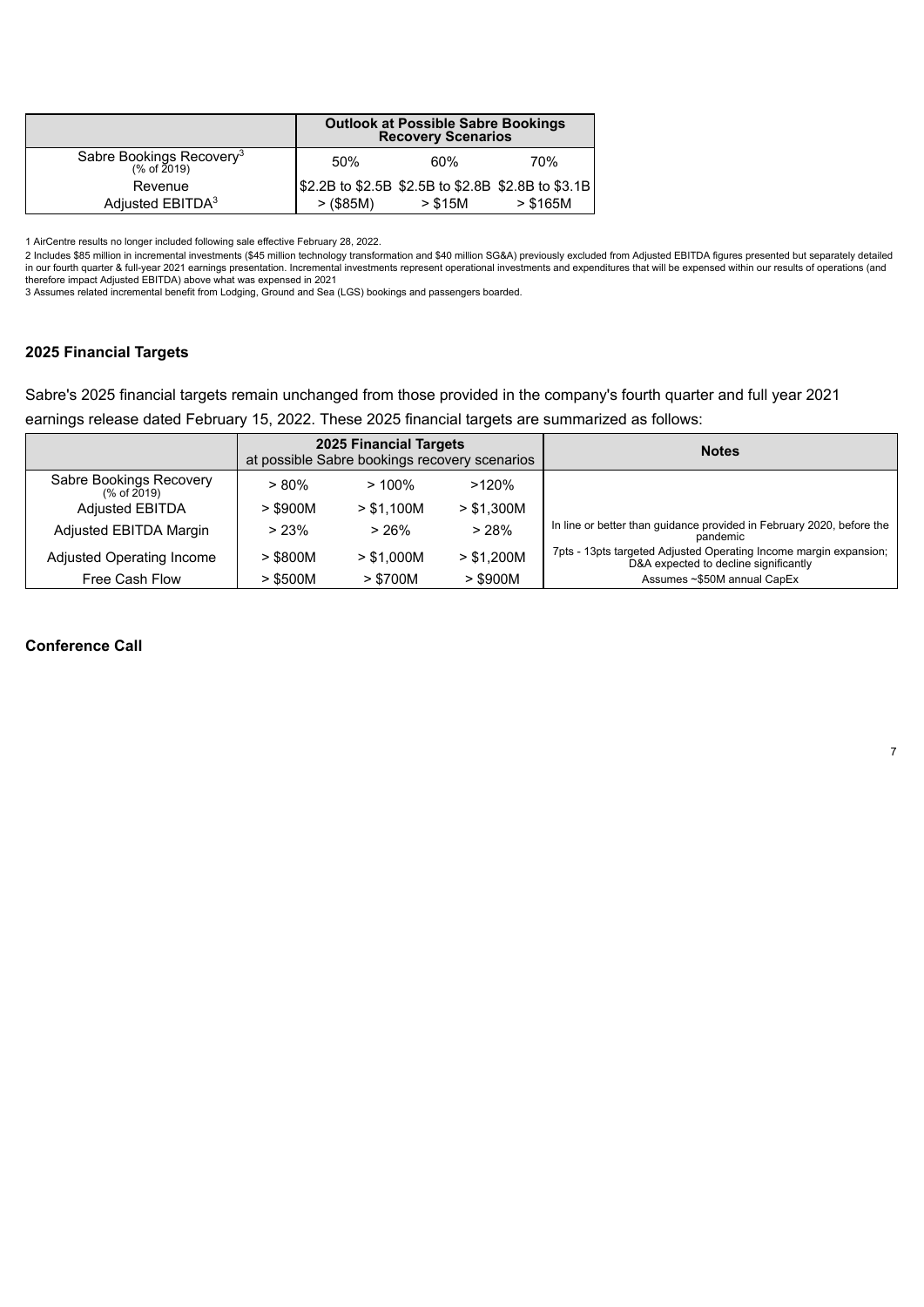Sabre will conduct its first quarter 2022 investor conference call today at 9:00 a.m. ET. The live webcast and accompanying slide presentation can be accessed via the Investor Relations section of our website, investors.sabre.com. A replay of the event will be available on the website for at least 90 days following the event.

#### **About Sabre**

Sabre Corporation is a leading software and technology company that powers the global travel industry, serving a wide range of travel companies including airlines, hoteliers, travel agencies and other suppliers. The company provides retailing, distribution and fulfillment solutions that help its customers operate more efficiently, drive revenue and offer personalized traveler experiences. Through its leading travel marketplace, Sabre connects travel suppliers with buyers from around the globe. Sabre's technology platform manages more than \$260B worth of global travel spend annually. Headquartered in Southlake, Texas, USA, Sabre serves customers in more than 160 countries around the world. For more information visit www.sabre.com.

#### **Website Information**

Sabre routinely posts important information for investors on the Investor Relations section of its website, investors.sabre.com, and on its Twitter account, @Sabre Corp. The company intends to use the Investor Relations section of its website and its Twitter account as a means of disclosing material, non-public information and for complying with disclosure obligations under Regulation FD. Accordingly, investors should monitor the Investor Relations section of Sabre's website and its Twitter account, in addition to following its press releases, SEC filings, public conference calls, presentations and webcasts. The information contained on, or that may be accessed through, Sabre's website or its Twitter account is not incorporated by reference into, and is not a part of, this document.

#### **Supplemental Financial Information**

In conjunction with today's earnings report, a file of supplemental financial information will be available on the Investor Relations section of our website, investors.sabre.com.

#### **Industry Data**

This release contains industry data, forecasts and other information that Sabre obtained from industry publications and surveys, public filings and internal company sources, and there can be no assurance as to the accuracy or completeness of the included information. Statements as to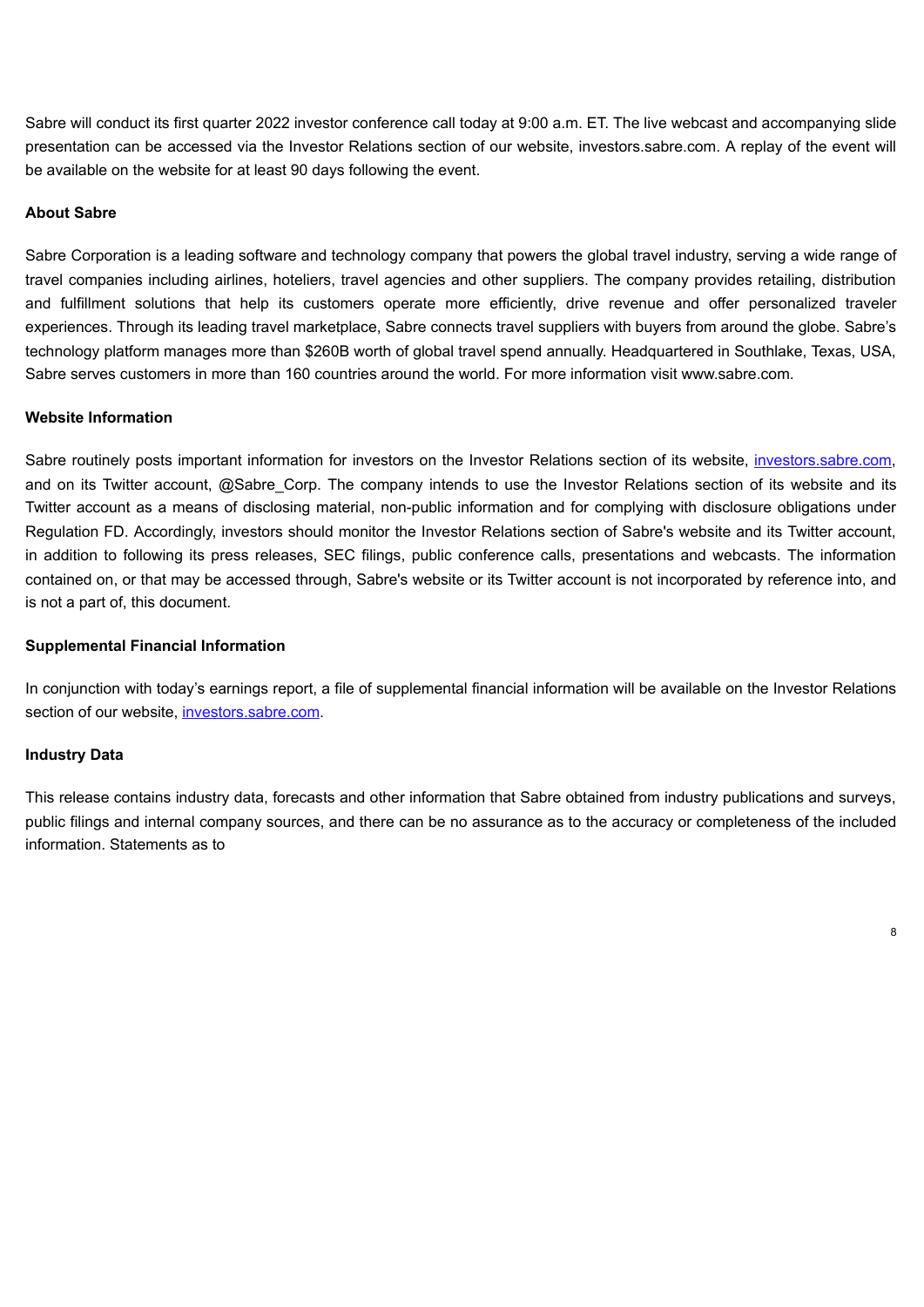Sabre's ranking, market position, bookings share and market estimates are based on independent industry publications, government publications, third-party forecasts and management's estimates and assumptions about our markets and our internal research. The company has not independently verified this third-party information nor has it ascertained the underlying economic assumptions relied upon in those sources, and cannot assure you of the accuracy or completeness of this information.

#### **Note on Non-GAAP Financial Measures**

This press release includes unaudited non-GAAP financial measures, including Adjusted Operating Loss, Adjusted Net Loss from continuing operations ("Adjusted Net Loss"), Adjusted EBITDA, Adjusted EBITDA margin, Adjusted Net Loss from continuing operations per share ("Adjusted EPS"), Free Cash Flow and the ratios based on these financial measures. In addition, we provide certain forward guidance with respect to Adjusted EBITDA. We are unable to provide this forward guidance on a GAAP basis without unreasonable effort; however, see "Business Outlook and Financial Guidance" for additional information including estimates of certain components of the non-GAAP adjustments contained in the guidance.

We present non-GAAP measures when our management believes that the additional information provides useful information about our operating performance. Non-GAAP financial measures do not have any standardized meaning and are therefore unlikely to be comparable to similar measures presented by other companies. The presentation of non-GAAP financial measures is not intended to be a substitute for, and should not be considered in isolation from, the financial measures reported in accordance with GAAP. See "Non-GAAP Financial Measures" below for an explanation of the non-GAAP measures and "Tabular Reconciliations for Non-GAAP Measures" below for a reconciliation of the non-GAAP financial measures to the comparable GAAP measures.

#### **Forward-Looking Statements**

Certain statements herein are forward-looking statements about trends, future events, uncertainties and our plans and expectations of what may happen in the future. Any statements that are not historical or current facts are forward-looking statements. In many cases, you can identify forward-looking statements by terms such as "expect," "goal," "outlook," "opportunity," "target," "future," "believe," "trend," "plan," "guidance," "anticipate," "will," "forecast," "continue," "strategy," "estimate," "project," "may," "should," "would," "intend," "potential," or the negative of these terms or other comparable terminology. Forward-looking statements involve known and unknown risks, uncertainties and other factors that may cause Sabre's actual results,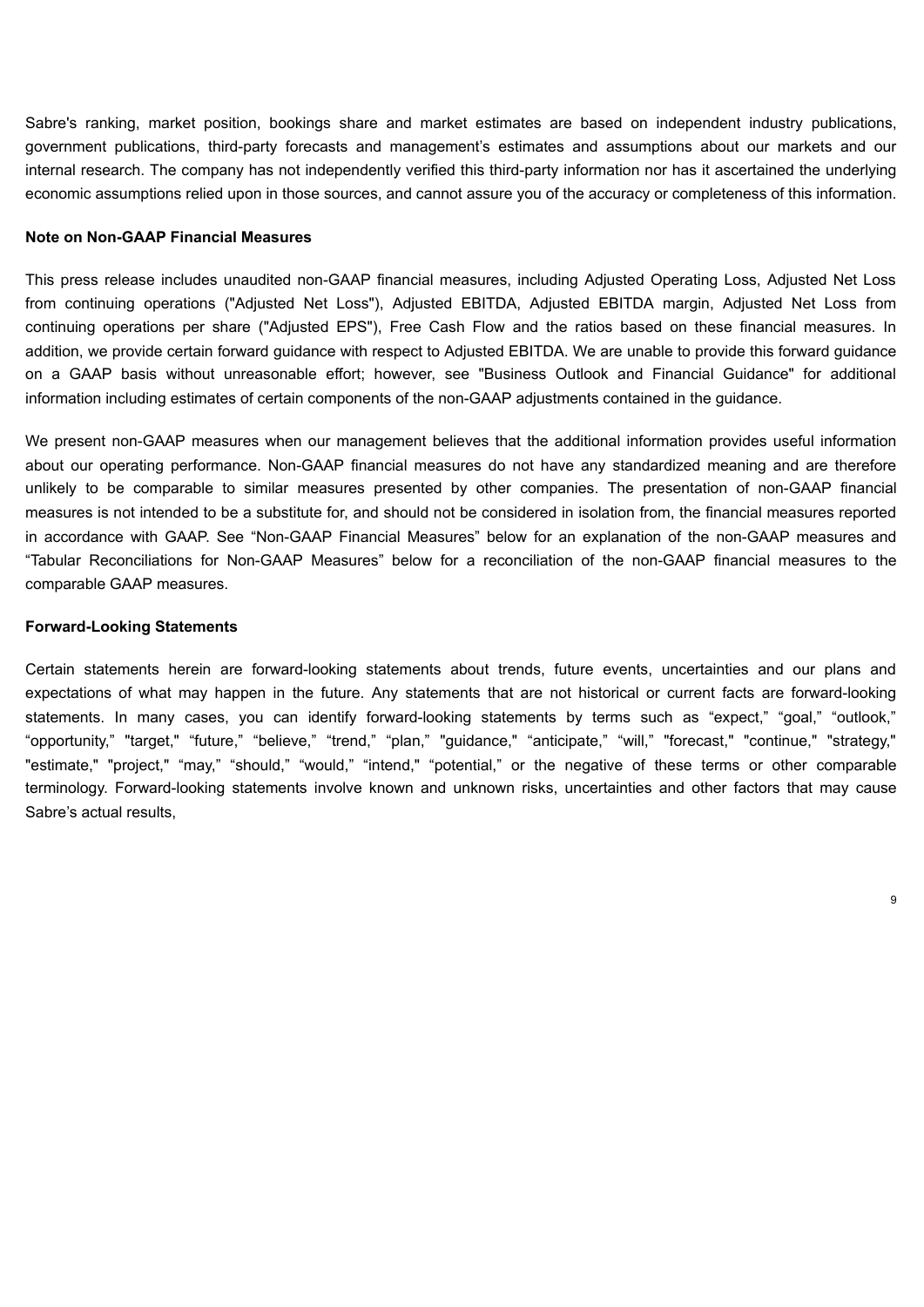performance or achievements to be materially different from any future results, performances or achievements expressed or implied by the forward-looking statements. The potential risks and uncertainties include, among others, the severity, extent and duration of the global COVID-19 pandemic and its impact on our business and results of operations, financial condition and credit ratings, as well as on the travel industry and consumer spending more broadly, the actions taken to contain the disease or treat its impact, the effectiveness and rate of vaccinations, the effect of remote working arrangements on our operations and the speed and extent of the recovery across the broader travel ecosystem, dependency on transaction volumes in the global travel industry, particularly air travel transaction volumes, including from airlines' insolvency, suspension of service or aircraft groundings, the effect of cost savings initiatives, the timing, implementation and effects of the technology investment and other strategic initiatives, the completion and effects of travel platforms, exposure to pricing pressure in the Travel Solutions business, changes affecting travel supplier customers, maintenance of the integrity of our systems and infrastructure and the effect of any security incidents, failure to adapt to technological advancements, competition in the travel distribution market and solutions markets, implementation of software solutions, reliance on third parties to provide information technology services and the effects of these services, implementation and effects of new, amended or renewed agreements and strategic partnerships, including anticipated savings, dependence on establishing, maintaining and renewing contracts with customers and other counterparties and collecting amounts due to us under these agreements, dependence on relationships with travel buyers, collection, processing, storage, use and transmission of personal data and risks associated with PCI compliance, our ability to recruit, train and retain employees, including our key executive officers and technical employees, the financial and business results and effects of acquisitions and divestitures of businesses or business operations, reliance on the value of our brands, our the effects of any litigation and regulatory reviews and investigations, adverse global and regional economic and political conditions, including, but not limited to, economic conditions in countries or regions with traditionally high levels of exports to China or that have commodities-based economies, risks related to the current military conflict in Ukraine, risks arising from global operations, reliance on the value of our brands, failure to comply with regulations, use of third-party distributor partners, risks related to our significant amount of indebtedness, the effects of the implementation of new accounting standards and taxrelated matters.

More information about potential risks and uncertainties that could affect our business and results of operations is included in the "Risk Factors" and "Forward-Looking Statements" sections in our Annual Report on Form 10-K filed with the SEC on February 18, 2022 and in our other filings with the SEC. Although we believe that the expectations reflected in the forwardlooking statements are reasonable, we cannot guarantee future events, outlook, guidance,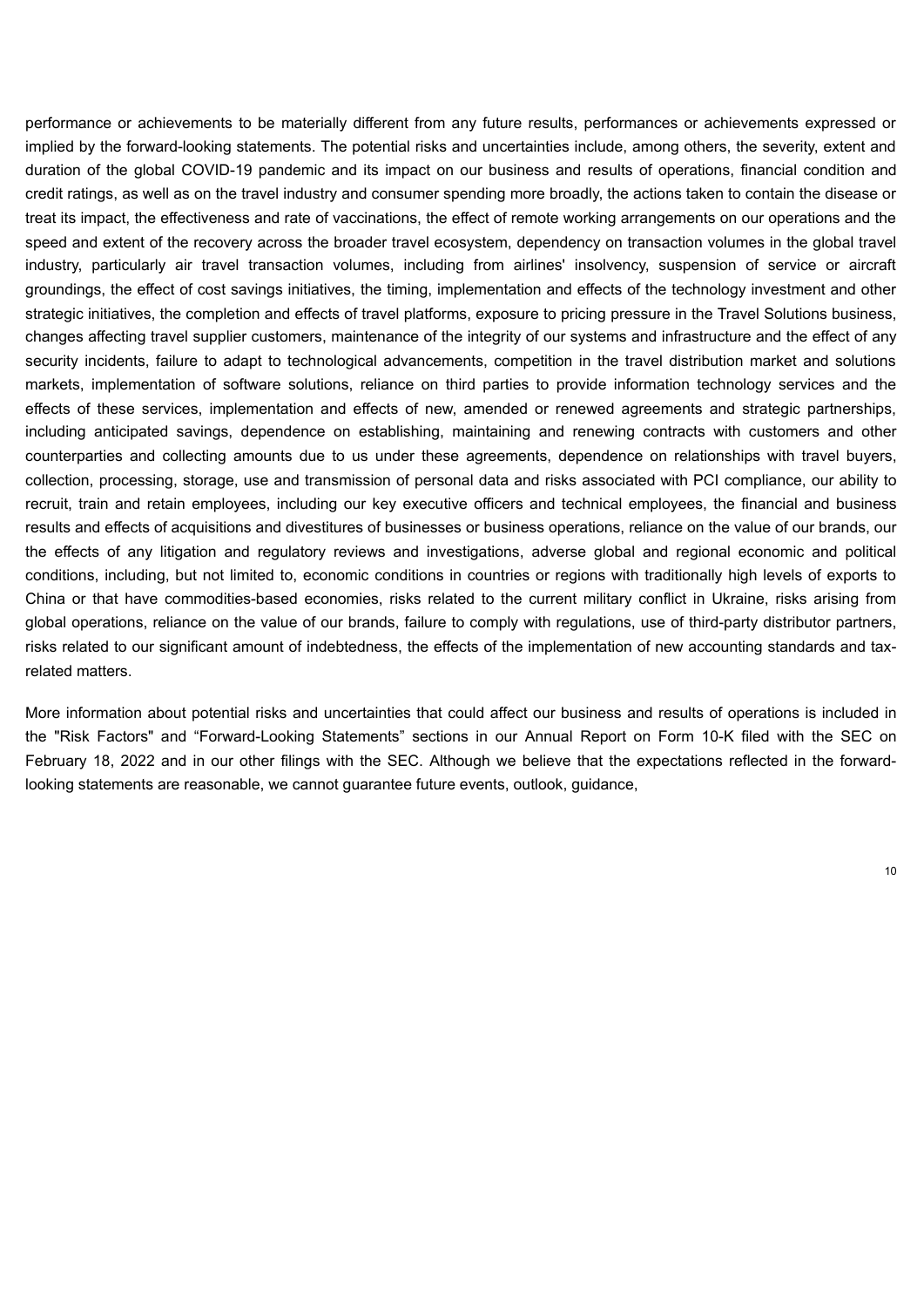results, actions, levels of activity, performance or achievements. Readers are cautioned not to place undue reliance on these forward-looking statements. Unless required by law, Sabre undertakes no obligation to publicly update or revise any forwardlooking statements to reflect circumstances or events after the date they are made.

#### **Contacts:**

**Media Investors** Kristin Hays **Keys** Kevin Crissey

kristin.hays@sabre.com example and the vincissey@sabre.com sabrenews@sabre.com sabre.investorrelations@sabre.com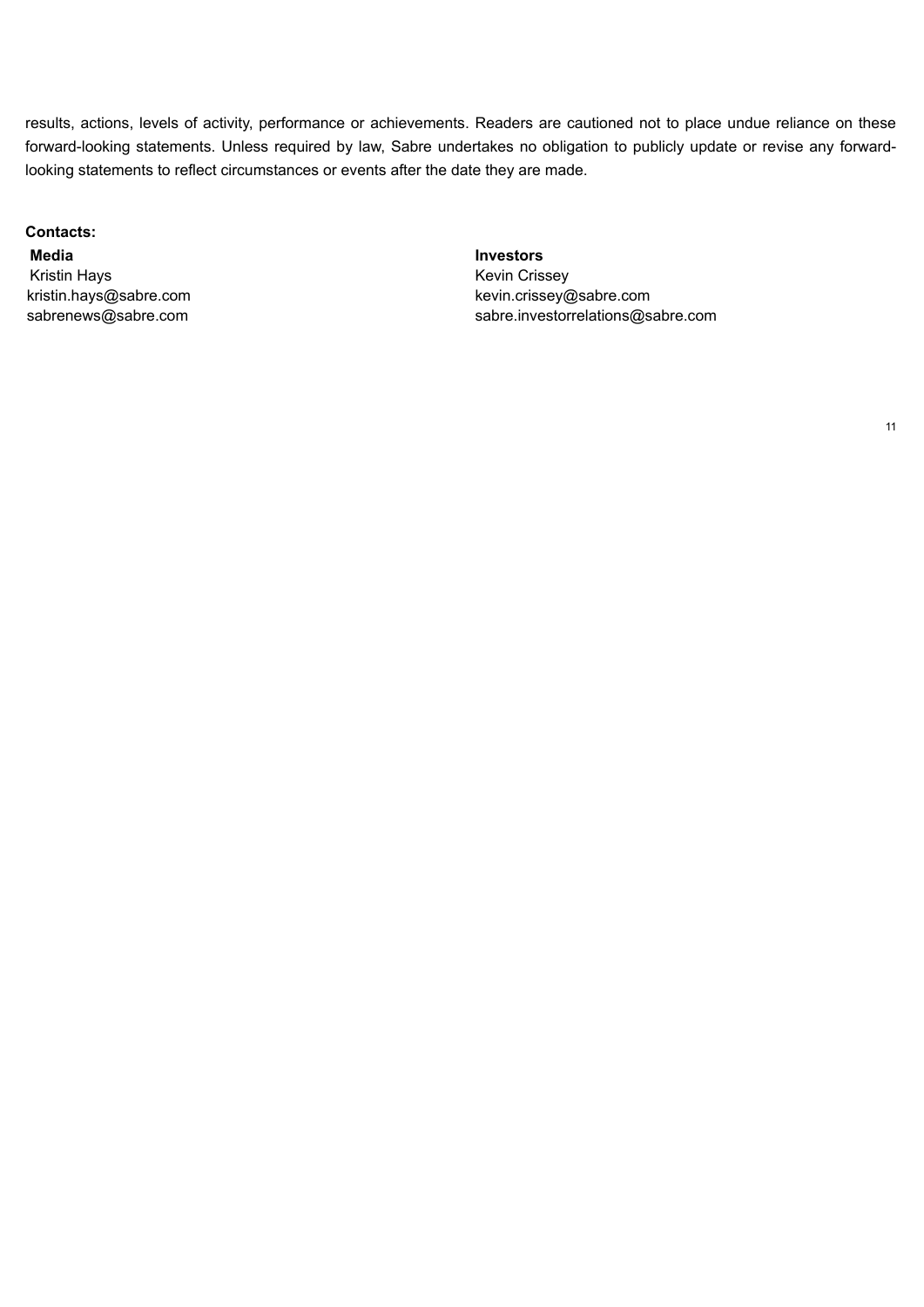#### **SABRE CORPORATION CONSOLIDATED STATEMENTS OF OPERATIONS (In thousands, except per share amounts) (Unaudited)**

|                                                                          | Three Months Ended March 31, |            |    |            |
|--------------------------------------------------------------------------|------------------------------|------------|----|------------|
|                                                                          |                              | 2022       |    | 2021       |
| Revenue                                                                  | \$                           | 584,910 \$ |    | 327,484    |
| Cost of revenue, excluding technology costs                              |                              | 223,034    |    | 146,761    |
| Technology costs                                                         |                              | 273,730    |    | 252,663    |
| Selling, general and administrative                                      |                              | 167,678    |    | 130,613    |
| Operating loss                                                           |                              | (79, 532)  |    | (202, 553) |
| Other income (expense):                                                  |                              |            |    |            |
| Interest expense, net                                                    |                              | (61,058)   |    | (64, 101)  |
| Loss on extinguishment of debt                                           |                              | (3,533)    |    |            |
| Equity method loss                                                       |                              | (170)      |    | (911)      |
| Other, net                                                               |                              | 191,241    |    | 11,631     |
| Total other income (expense), net                                        |                              | 126,480    |    | (53, 381)  |
| Income (loss) from continuing operations before income taxes             |                              | 46,948     |    | (255, 934) |
| (Benefit) provision for income taxes                                     |                              | (596)      |    | 3,997      |
| Income (loss) from continuing operations                                 |                              | 47,544     |    | (259, 931) |
| Income (loss) from discontinued operations, net of tax                   |                              | 134        |    | (263)      |
| Net income (loss)                                                        |                              | 47,678     |    | (260, 194) |
| Net income attributable to noncontrolling interests                      |                              | 272        |    | 484        |
| Net income (loss) attributable to Sabre Corporation                      |                              | 47,406     |    | (260, 678) |
| Preferred stock dividends                                                |                              | 5,346      |    | 5,428      |
| Net income (loss) attributable to common stockholders                    |                              | 42,060     | \$ | (266, 106) |
| Basic net income (loss) per share attributable to common stockholders:   |                              |            |    |            |
| Income (loss) from continuing operations                                 | \$                           | 0.13       | \$ | (0.84)     |
| Net income (loss) per common share                                       | \$                           | 0.13       | \$ | (0.84)     |
| Diluted net income (loss) per share attributable to common stockholders: |                              |            |    |            |
| Income (loss) from continuing operations                                 | \$                           | 0.12       | \$ | (0.84)     |
| Net income (loss) per common share                                       | \$                           | 0.12       | \$ | (0.84)     |
| Weighted-average common shares outstanding:                              |                              |            |    |            |
| <b>Basic</b>                                                             |                              | 323,658    |    | 317,634    |
| <b>Diluted</b>                                                           |                              | 409,378    |    | 317,634    |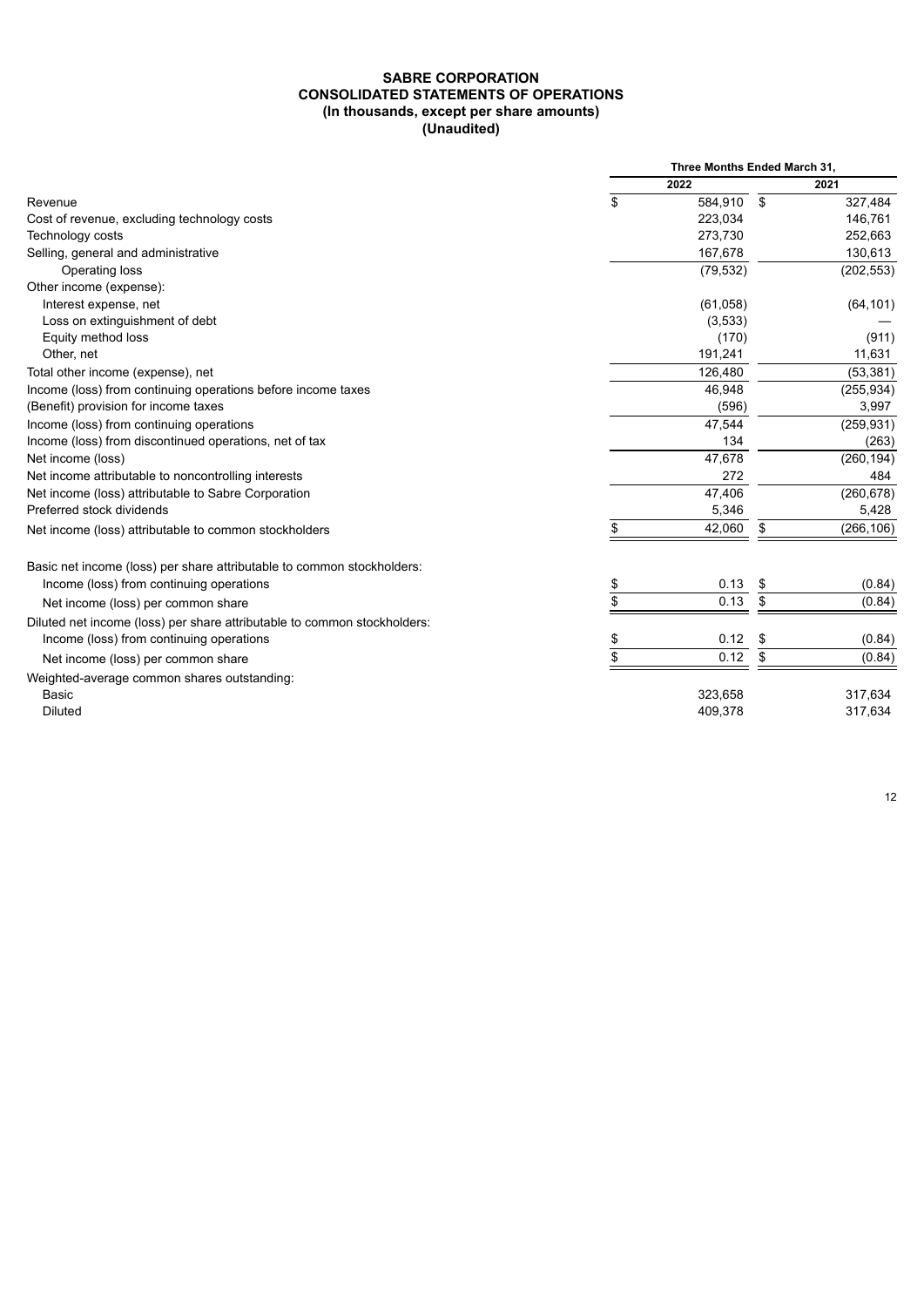#### **SABRE CORPORATION CONSOLIDATED BALANCE SHEETS (In thousands) (Unaudited)**

|                                                                                                                                                                                                                           | March 31, 2022  |     | December 31, 2021 |
|---------------------------------------------------------------------------------------------------------------------------------------------------------------------------------------------------------------------------|-----------------|-----|-------------------|
| <b>Assets</b>                                                                                                                                                                                                             |                 |     |                   |
| <b>Current assets</b>                                                                                                                                                                                                     |                 |     |                   |
| Cash and cash equivalents                                                                                                                                                                                                 | \$<br>1,186,414 | -\$ | 978.352           |
| Restricted cash                                                                                                                                                                                                           | 21,039          |     | 21.039            |
| Accounts receivable, net of allowance for credit losses of \$56,660 and \$58,965                                                                                                                                          | 333.579         |     | 259.934           |
| Prepaid expenses and other current assets                                                                                                                                                                                 | 137,393         |     | 121,591           |
| Current assets held for sale                                                                                                                                                                                              |                 |     | 21,358            |
| Total current assets                                                                                                                                                                                                      | 1,678,425       |     | 1,402,274         |
| Property and equipment, net of accumulated depreciation of \$1,925,422 and \$1,912,651                                                                                                                                    | 238,591         |     | 249,812           |
| Equity method investments                                                                                                                                                                                                 | 23,036          |     | 22,671            |
| Goodwill                                                                                                                                                                                                                  | 2,476,632       |     | 2,470,206         |
| Acquired customer relationships, net of accumulated amortization of \$784,763 and \$771,479                                                                                                                               | 251,255         |     | 257,362           |
| Other intangible assets, net of accumulated amortization of \$754,436 and \$751,917                                                                                                                                       | 173,625         |     | 183,321           |
| Deferred income taxes                                                                                                                                                                                                     | 25,523          |     | 27,056            |
| Other assets, net                                                                                                                                                                                                         | 447,392         |     | 475,424           |
| Long-term assets held for sale                                                                                                                                                                                            |                 |     | 203,204           |
| <b>Total assets</b>                                                                                                                                                                                                       | \$<br>5,314,479 | \$  | 5,291,330         |
| Liabilities and stockholders' deficit                                                                                                                                                                                     |                 |     |                   |
| <b>Current liabilities</b>                                                                                                                                                                                                |                 |     |                   |
|                                                                                                                                                                                                                           |                 |     |                   |
| Accounts payable                                                                                                                                                                                                          | \$<br>155,813   | \$  | 122,934           |
| Accrued compensation and related benefits                                                                                                                                                                                 | 75,720          |     | 135,974           |
| Accrued subscriber incentives                                                                                                                                                                                             | 181.815         |     | 137.448           |
| Deferred revenues                                                                                                                                                                                                         | 76,151          |     | 81,061            |
| Other accrued liabilities                                                                                                                                                                                                 | 188,300         |     | 188,706           |
| Current portion of debt                                                                                                                                                                                                   | 16,730          |     | 29,290            |
| Current liabilities held for sale                                                                                                                                                                                         |                 |     | 21,092            |
| <b>Total current liabilities</b>                                                                                                                                                                                          | 694,529         |     | 716,505           |
| Deferred income taxes                                                                                                                                                                                                     | 37,384          |     | 38,344            |
| Other noncurrent liabilities                                                                                                                                                                                              | 287,560         |     | 297,037           |
| Long-term debt                                                                                                                                                                                                            | 4,732,711       |     | 4,723,685         |
| Long-term liabilities held for sale                                                                                                                                                                                       |                 |     | 15,476            |
| Stockholders' deficit                                                                                                                                                                                                     |                 |     |                   |
| Preferred stock, \$0.01 par value, 225,000 authorized, 3,290 issued and outstanding as of March 31,<br>2022 and December 31, 2021; aggregate liquidation value of \$329,000 as of March 31, 2022 and<br>December 31, 2021 | 33              |     | 33                |
| Common Stock: \$0.01 par value; 1,000,000 authorized shares; 350,314 and 346,430 shares issued,<br>326,307 and 323,501 shares outstanding at March 31, 2022 and December 31, 2021, respectively                           | 3.503           |     | 3.464             |
| Additional paid-in capital                                                                                                                                                                                                | 3,143,315       |     | 3,115,719         |
| Treasury Stock, at cost, 24,007 and 22,930 shares at March 31, 2022 and December 31, 2021,<br>respectively                                                                                                                | (508, 441)      |     | (498, 141)        |
| Accumulated deficit                                                                                                                                                                                                       | (3,007,635)     |     | (3,049,695)       |
| Accumulated other comprehensive loss                                                                                                                                                                                      | (77, 823)       |     | (80, 287)         |
| Noncontrolling interest                                                                                                                                                                                                   | 9,343           |     | 9,190             |
| Total stockholders' deficit                                                                                                                                                                                               | (437,705)       |     | (499, 717)        |
| Total liabilities and stockholders' deficit                                                                                                                                                                               | \$<br>5,314,479 | \$  | 5.291.330         |
|                                                                                                                                                                                                                           |                 |     |                   |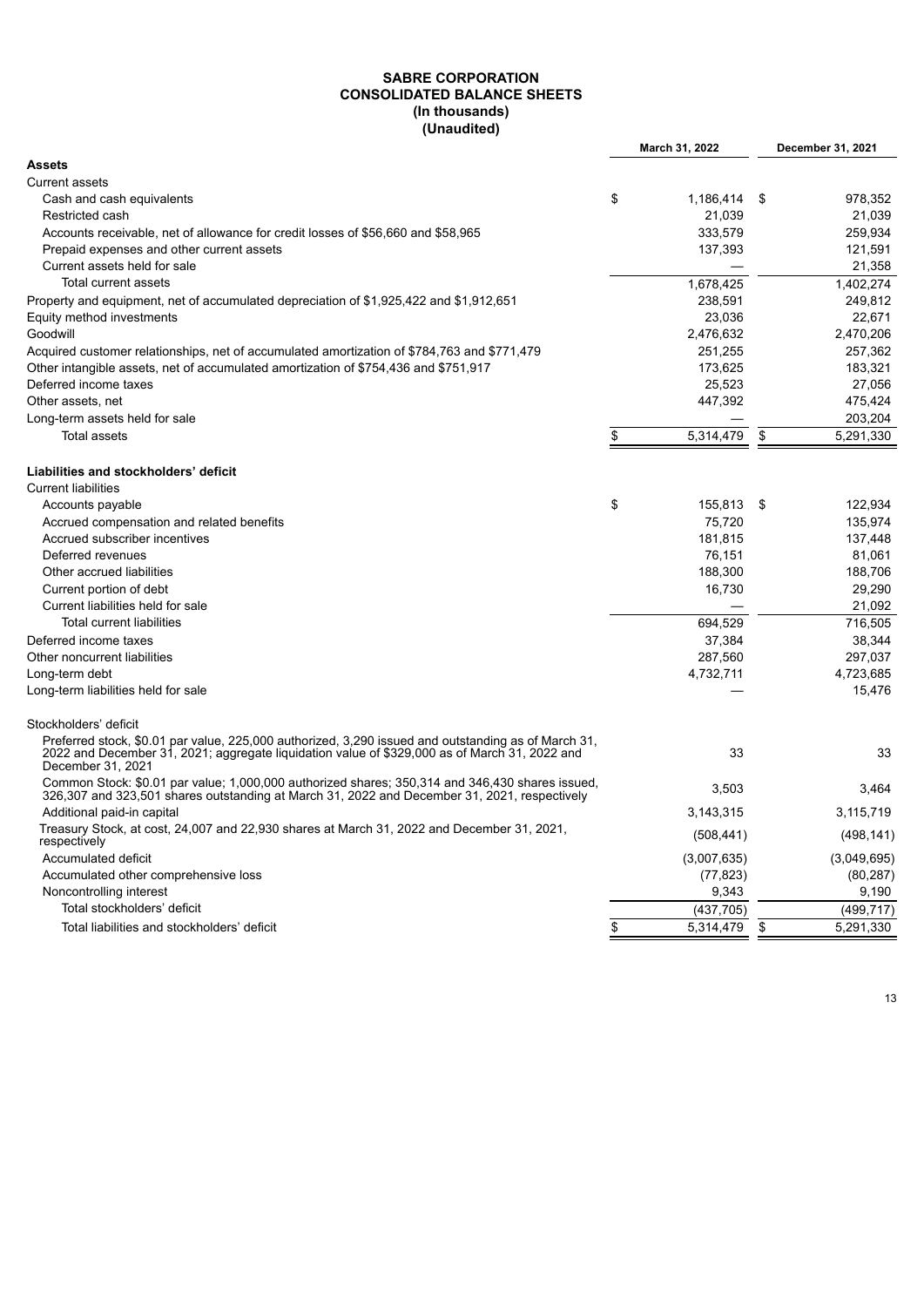#### **SABRE CORPORATION CONSOLIDATED STATEMENTS OF CASH FLOWS (In thousands) (Unaudited)**

|                                                                                  | Three Months Ended March 31, |            |      |            |
|----------------------------------------------------------------------------------|------------------------------|------------|------|------------|
|                                                                                  |                              | 2022       |      | 2021       |
| <b>Operating Activities</b>                                                      |                              |            |      |            |
| Net income (loss)                                                                | \$                           | 47.678     | - \$ | (260, 194) |
| Adjustments to reconcile net income (loss) to cash used in operating activities: |                              |            |      |            |
| Gain on sale of assets and investments                                           |                              | (192, 151) |      | (14, 532)  |
| Depreciation and amortization                                                    |                              | 50.108     |      | 73,223     |
| Stock-based compensation expense                                                 |                              | 27,605     |      | 24,426     |
| Amortization of upfront incentive consideration                                  |                              | 11,325     |      | 15,825     |
| Loss on extinguishment of debt                                                   |                              | 3,533      |      |            |
| Amortization of debt discount and issuance costs                                 |                              | 3,438      |      | 2,853      |
| Deferred income taxes                                                            |                              | (2,570)    |      | (2,004)    |
| Provision for expected credit losses                                             |                              | 1,997      |      | (2,226)    |
| (Income) loss from discontinued operations                                       |                              | (134)      |      | 263        |
| Other                                                                            |                              | (485)      |      | 1,396      |
| Changes in operating assets and liabilities:                                     |                              |            |      |            |
| Accounts and other receivables                                                   |                              | (106, 655) |      | (41, 144)  |
| Prepaid expenses and other current assets                                        |                              | (20, 631)  |      | (18,008)   |
| Capitalized implementation costs                                                 |                              | (4, 481)   |      | (5,022)    |
| Upfront incentive consideration                                                  |                              | (700)      |      | (2, 185)   |
| Other assets                                                                     |                              | 23,353     |      | 3,176      |
| Accrued compensation and related benefits                                        |                              | (59, 748)  |      | 681        |
| Accounts payable and other accrued liabilities                                   |                              | 72,890     |      | 17,433     |
| Deferred revenue including upfront solution fees                                 |                              | 6,545      |      | 8,636      |
| Cash used in operating activities                                                |                              | (139, 083) |      | (197, 403) |
| <b>Investing Activities</b>                                                      |                              |            |      |            |
| Net proceeds from dispositions                                                   |                              | 392,268    |      | 14,840     |
| Additions to property and equipment                                              |                              | (17, 403)  |      | (6, 435)   |
| Cash provided by investing activities                                            |                              | 374,865    |      | 8,405      |
| <b>Financing Activities</b>                                                      |                              |            |      |            |
| Payments on borrowings from lenders                                              |                              | (625, 296) |      | (6, 295)   |
| Proceeds of borrowings from lenders                                              |                              | 625,000    |      |            |
| Net payment on the settlement of equity-based awards                             |                              | (10, 309)  |      | (12, 434)  |
| Debt prepayment fees and issuance costs                                          |                              | (10, 185)  |      |            |
| Dividends paid on preferred stock                                                |                              | (5,346)    |      | (5, 428)   |
| Other financing activities                                                       |                              | 301        |      | (64)       |
| Cash used in financing activities                                                |                              | (25, 835)  |      | (24, 221)  |
| <b>Cash Flows from Discontinued Operations</b>                                   |                              |            |      |            |
| Cash used in operating activities                                                |                              | (1,680)    |      | (281)      |
| Cash used in discontinued operations                                             |                              | (1,680)    |      | (281)      |
| Effect of exchange rate changes on cash, cash equivalents and restricted cash    |                              | (205)      |      | (1,247)    |
| Increase (decrease) in cash, cash equivalents and restricted cash                |                              | 208,062    |      | (214, 747) |
| Cash, cash equivalents and restricted cash at beginning of period                |                              | 999,391    |      | 1,499,665  |
| Cash, cash equivalents and restricted cash at end of period                      | \$                           | 1,207,453  | \$   | 1,284,918  |
|                                                                                  |                              |            |      |            |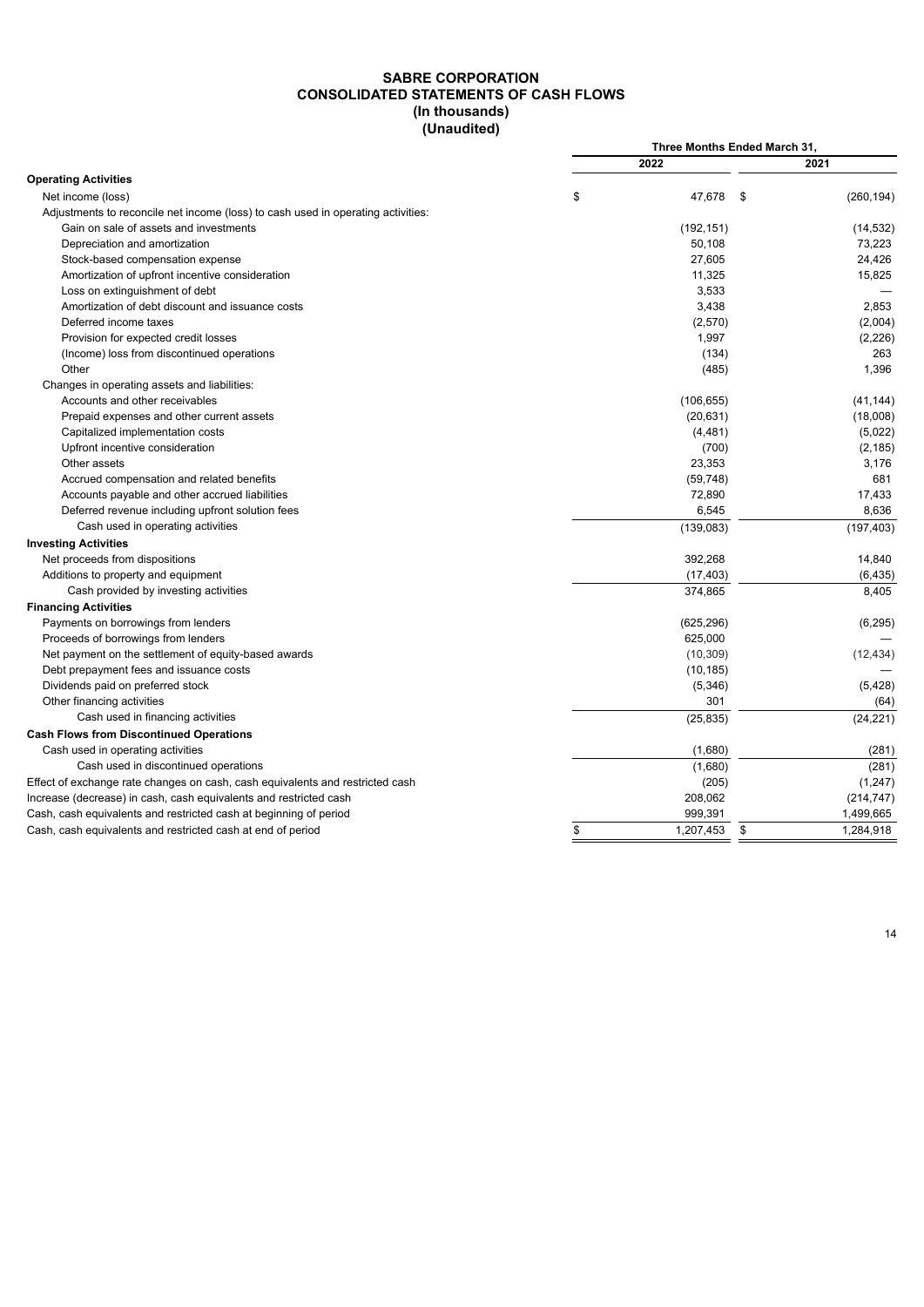#### **Definitions of Non-GAAP Financial Measures**

We have included both financial measures compiled in accordance with GAAP and certain non-GAAP financial measures, including Adjusted Operating Loss, Adjusted Net Loss from continuing operations ("Adjusted Net Loss"), Adjusted EBITDA, Adjusted EBITDA Margin, Adjusted EPS, Free Cash Flow and ratios based on these financial measures.

We define Adjusted Operating Loss as operating loss adjusted for equity method loss, acquisition-related amortization, restructuring and other costs, acquisition-related costs, litigation costs, net, and stock-based compensation.

We define Adjusted Net Loss as net income (loss) attributable to common stockholders adjusted for loss from discontinued operations, net of tax, net income attributable to noncontrolling interests, preferred stock dividends, acquisition-related amortization, restructuring and other costs, loss on extinguishment of debt, other, net, acquisition-related costs, litigation costs, net, stock-based compensation, and the tax impact of adjustments.

We define Adjusted EBITDA as income (loss) from continuing operations adjusted for depreciation and amortization of property and equipment, amortization of capitalized implementation costs, acquisition-related amortization, restructuring and other costs, interest expense, net, other, net, loss on extinguishment of debt, acquisition-related costs, litigation costs, net, stock-based compensation and the remaining (benefit) provision for income taxes.

We define Adjusted EBITDA Margin as Adjusted EBITDA divided by revenue.

We define Adjusted EPS as Adjusted Net Loss divided by adjusted diluted weighted-average common shares outstanding.

We define Adjusted diluted weighted-average common shares outstanding as GAAP diluted weighted-average common shares adjusted for the dilutive effects of stock options, restricted stock awards, exchangeable notes, and preferred shares.

We define Free Cash Flow as cash used in operating activities less cash used in additions to property and equipment.

These non-GAAP financial measures are key metrics used by management and our board of directors to monitor our ongoing core operations because historical results have been significantly impacted by events that are unrelated to our core operations as a result of changes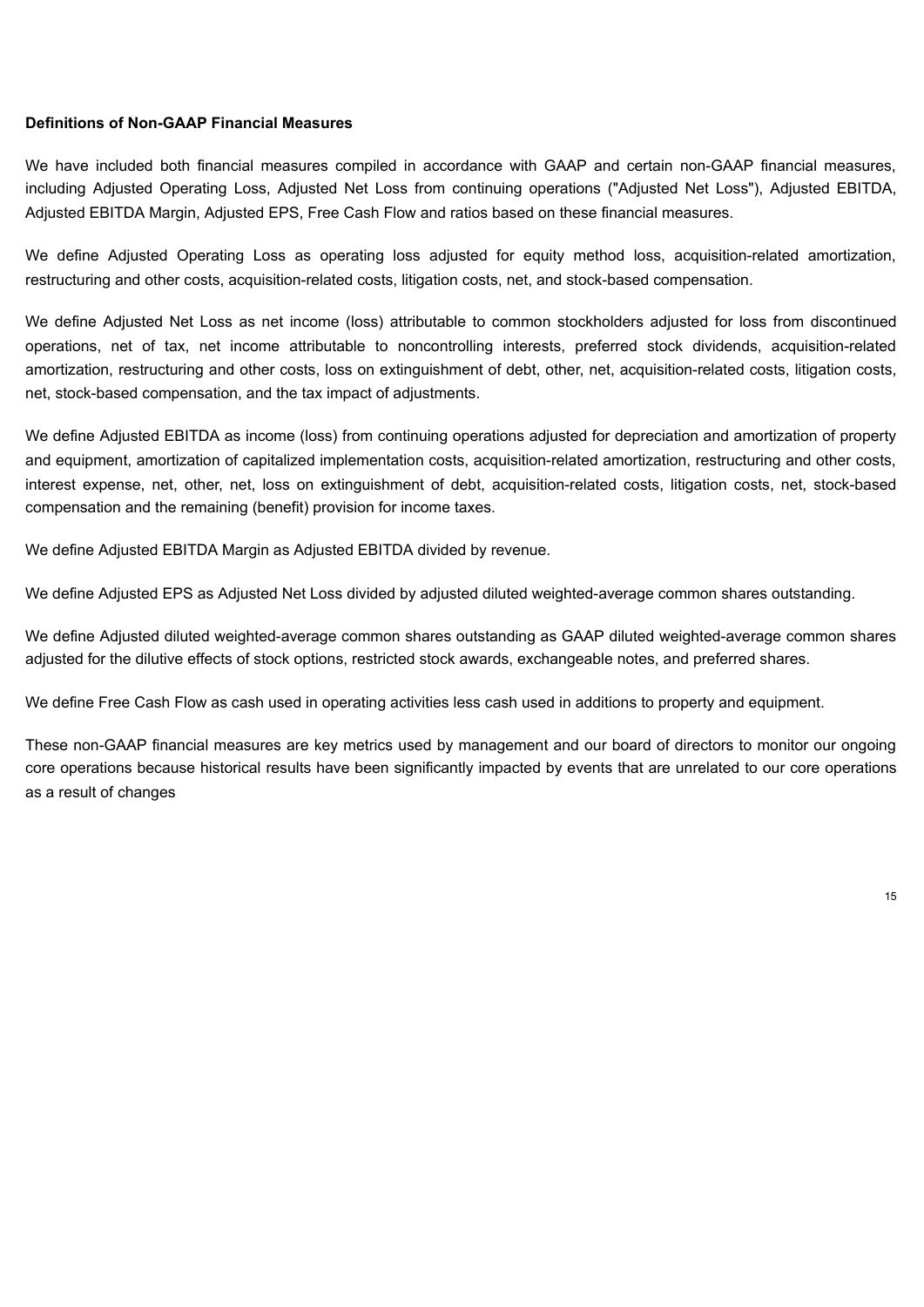to our business and the regulatory environment. We believe that these non-GAAP financial measures are used by investors, analysts and other interested parties as measures of financial performance and to evaluate our ability to service debt obligations, fund capital expenditures, fund our investments in technology transformation, and meet working capital requirements. We also believe that Adjusted Operating Loss, Adjusted Net Loss, Adjusted EBITDA, Adjusted EBITDA Margin, and Adjusted EPS assist investors in company-to-company and period-to-period comparisons by excluding differences caused by variations in capital structures (affecting interest expense), tax positions and the impact of depreciation and amortization expense. In addition, amounts derived from Adjusted EBITDA are a primary component of certain covenants under our senior secured credit facilities.

Adjusted Operating Loss, Adjusted Net Loss, Adjusted EBITDA, Adjusted EBITDA Margin, Adjusted EPS, Free Cash Flow and ratios based on these financial measures are not recognized terms under GAAP. These non-GAAP financial measures and ratios based on them are unaudited and have important limitations as analytical tools, and should not be viewed in isolation and do not purport to be alternatives to net income as indicators of operating performance or cash flows from operating activities as measures of liquidity. These non-GAAP financial measures and ratios based on them exclude some, but not all, items that affect net income or cash flows from operating activities and these measures may vary among companies. Our use of these measures has limitations as an analytical tool, and you should not consider them in isolation or as substitutes for analysis of our results as reported under GAAP. Some of these limitations are:

- these non-GAAP financial measures exclude certain recurring, non-cash charges such as stock-based compensation expense and amortization of acquired intangible assets;
- although depreciation and amortization are non-cash charges, the assets being depreciated and amortized may have to be replaced in the future, and Adjusted EBITDA does not reflect cash requirements for such replacements;
- Adjusted EBITDA does not reflect amortization of capitalized implementation costs associated with our revenue contracts, which may require future working capital or cash needs in the future;
- Adjusted Operating Loss, Adjusted Net Loss and Adjusted EBITDA do not reflect changes in, or cash requirements for, our working capital needs;
- Adjusted EBITDA does not reflect the interest expense or the cash requirements necessary to service interest or principal payments on our indebtedness;
- Adjusted EBITDA does not reflect tax payments that may represent a reduction in cash available to us;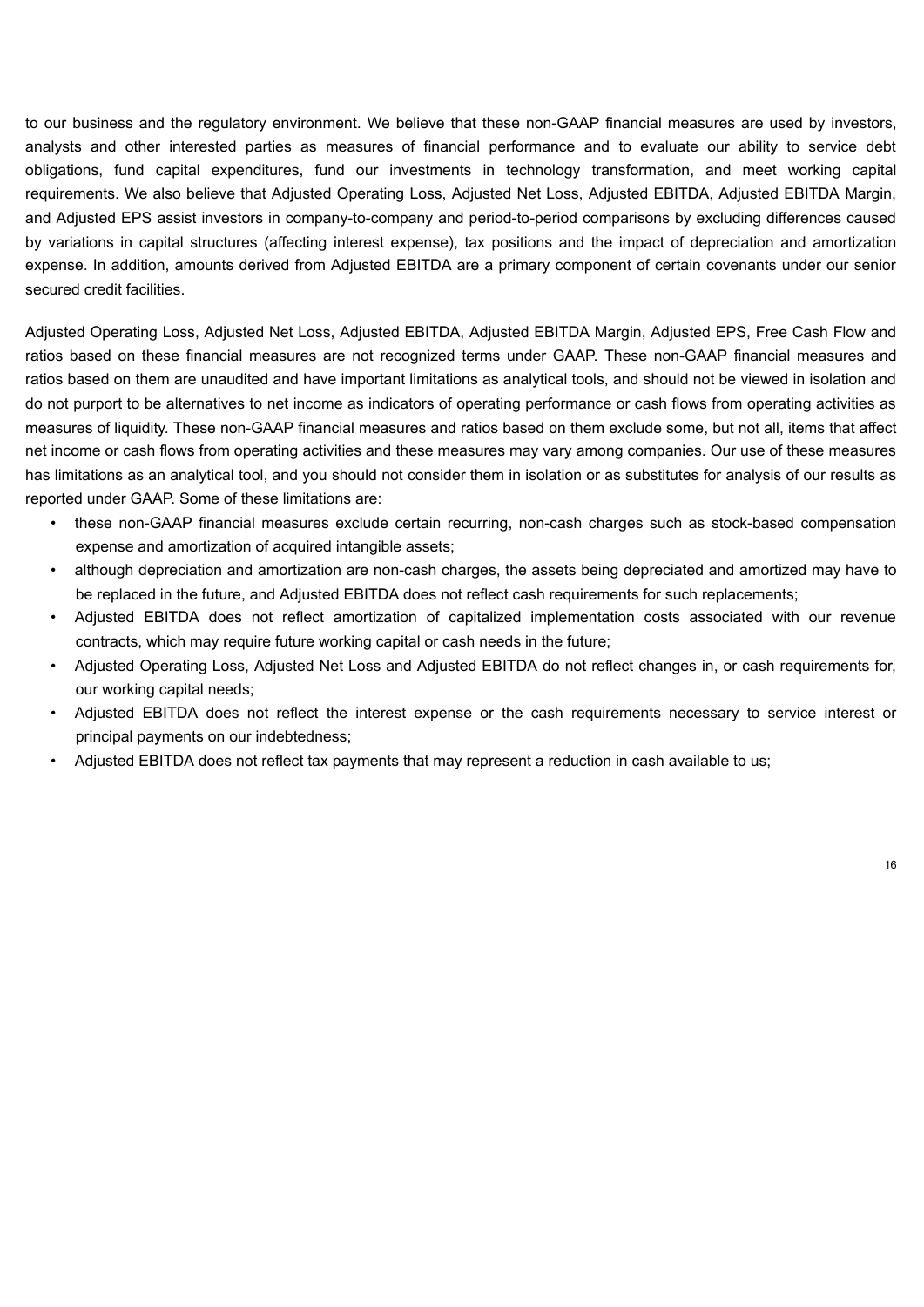- Free Cash Flow removes the impact of accrual-basis accounting on asset accounts and non-debt liability accounts, and does not reflect the cash requirements necessary to service the principal payments on our indebtedness; and
- other companies, including companies in our industry, may calculate Adjusted Operating Loss, Adjusted Net Loss, Adjusted EBITDA, Adjusted EPS or Free Cash Flow differently, which reduces their usefulness as comparative measures.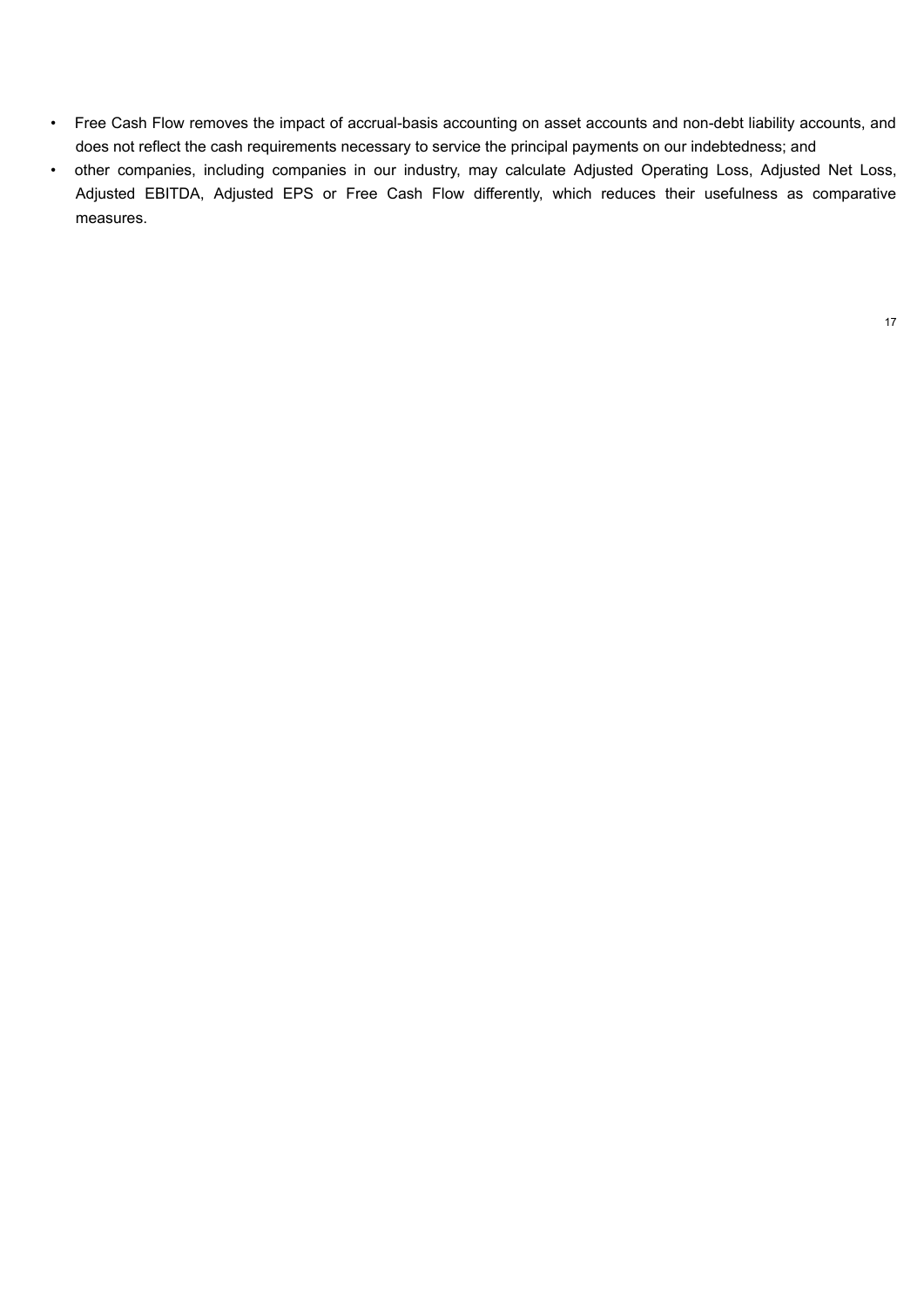### **Tabular Reconciliations for Non-GAAP Measures** *(In thousands, except per share amounts; unaudited)*

Reconciliation of net income (loss) attributable to common stockholders to Adjusted Net Loss from continuing operations, *Operating loss to Adjusted Operating Loss, and income (loss) from continuing operations to Adjusted EBITDA.*

|                                                                               | Three Months Ended March 31, |                   |    |                   |
|-------------------------------------------------------------------------------|------------------------------|-------------------|----|-------------------|
|                                                                               | 2022                         |                   |    | 2021              |
| Net income (loss) attributable to common stockholders                         | \$                           | 42,060            | \$ | (266, 106)        |
| (Income) loss from discontinued operations, net of tax                        |                              | (134)             |    | 263               |
| Net income attributable to non-controlling interests $(1)$                    |                              | 272               |    | 484               |
| Preferred stock dividends                                                     |                              | 5,346             |    | 5,428             |
| Income (loss) from continuing operations                                      |                              | 47,544            |    | (259, 931)        |
| Adjustments:                                                                  |                              |                   |    |                   |
| Acquisition-related amortization <sup>(2a)</sup>                              |                              | 15,803            |    | 16,221            |
| Restructuring and other costs $(4)$                                           |                              |                   |    | (5, 135)          |
| Loss on extinguishment of debt                                                |                              | 3,533             |    |                   |
| Other, net <sup>(3)</sup>                                                     |                              | (191, 241)        |    | (11, 631)         |
| Acquisition-related costs <sup>(5)</sup>                                      |                              | 3,664             |    | 720               |
| Litigation costs, net <sup>(6)</sup>                                          |                              | 3,475             |    | 730               |
| Stock-based compensation                                                      |                              | 27,605            |    | 24,426            |
| Tax impact of adjustments <sup>(7)</sup>                                      |                              | (3, 552)          |    | 6,326             |
| Adjusted Net Loss from continuing operations                                  | \$                           | (93, 169)         | \$ | (228, 274)        |
| Adjusted Net Loss from continuing operations per share                        | \$                           |                   | \$ |                   |
|                                                                               |                              | (0.29)<br>323,658 |    | (0.72)<br>317,634 |
| Adjusted diluted weighted-average common shares outstanding<br>Operating loss | \$                           | (79, 532)         | \$ | (202, 553)        |
| Add back:                                                                     |                              |                   |    |                   |
| Equity method loss                                                            |                              | (170)             |    | (911)             |
| Acquisition-related amortization <sup>(2a)</sup>                              |                              | 15,803            |    | 16,221            |
| Restructuring and other costs $(4)$                                           |                              |                   |    | (5, 135)          |
| Acquisition-related costs <sup>(5)</sup>                                      |                              | 3,664             |    | 720               |
| Litigation costs, net <sup>(6)</sup>                                          |                              | 3,475             |    | 730               |
| Stock-based compensation                                                      |                              | 27,605            |    | 24,426            |
| <b>Adjusted Operating Loss</b>                                                | \$                           | (29, 155)         | \$ | (166, 502)        |
|                                                                               | \$                           | 47,544            | \$ | (259, 931)        |
| Income (loss) from continuing operations<br>Adjustments:                      |                              |                   |    |                   |
| Depreciation and amortization of property and equipment $(2b)$                |                              | 26,966            |    | 48,592            |
| Amortization of capitalized implementation costs <sup>(2c)</sup>              |                              | 7,339             |    | 8,410             |
| Acquisition-related amortization <sup>(2a)</sup>                              |                              | 15,803            |    | 16,221            |
| Restructuring and other costs $(4)$                                           |                              |                   |    | (5, 135)          |
| Interest expense, net                                                         |                              | 61,058            |    | 64,101            |
| Other, net <sup>(3)</sup>                                                     |                              | (191, 241)        |    | (11, 631)         |
| Loss on extinguishment of debt                                                |                              | 3,533             |    |                   |
| Acquisition-related costs(5)                                                  |                              | 3,664             |    | 720               |
| Litigation costs, net <sup>(6)</sup>                                          |                              | 3,475             |    | 730               |
| Stock-based compensation                                                      |                              | 27,605            |    | 24,426            |
| (Benefit) provision for income taxes                                          |                              | (596)             |    | 3,997             |
| <b>Adjusted EBITDA</b>                                                        | \$                           | 5,150             | \$ | (109, 500)        |
| Net income (loss) margin                                                      |                              | 7.2%              |    | $(81.3)\%$        |
| Adjusted EBITDA margin                                                        |                              | 0.9%              |    | (33.4)%           |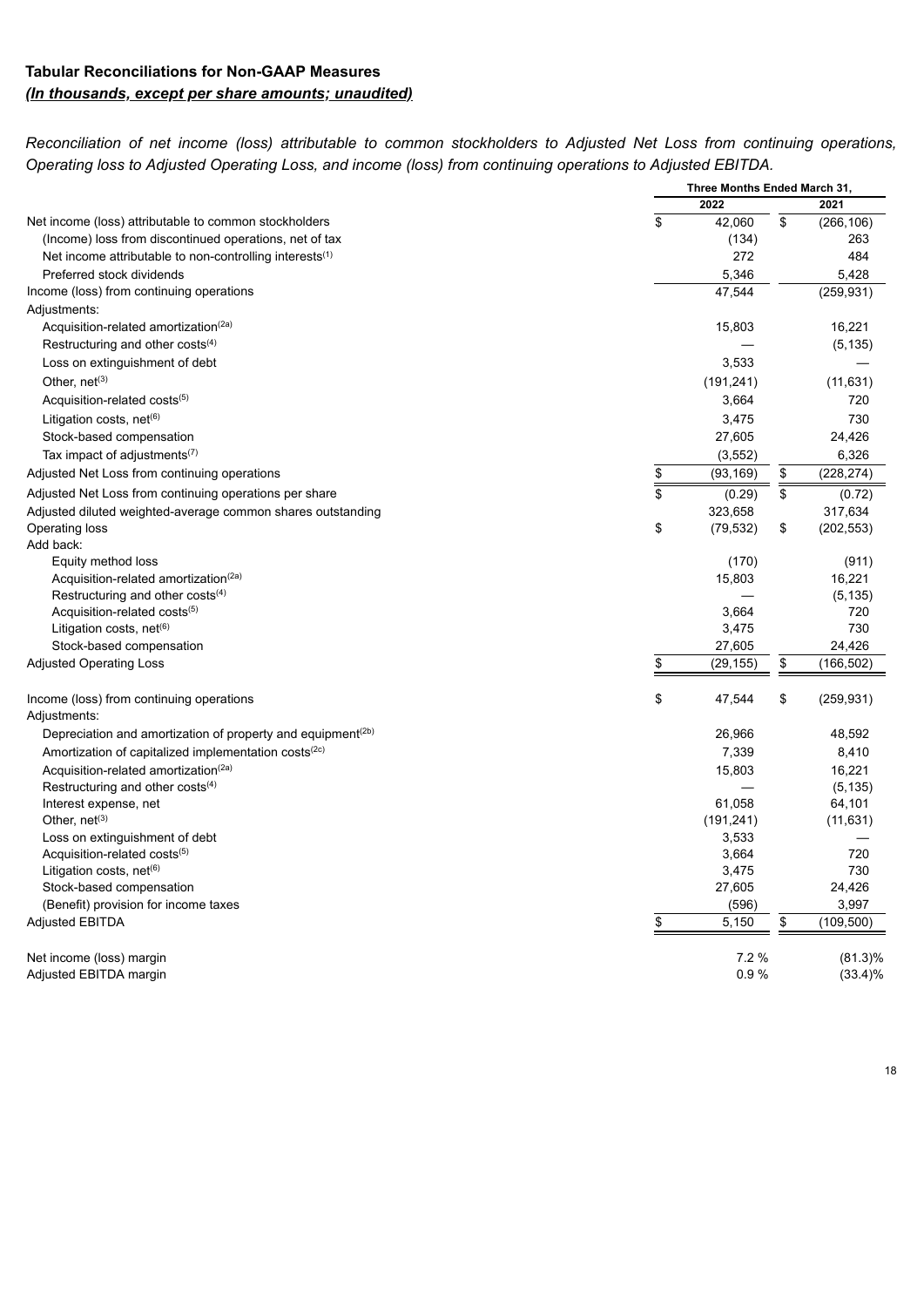The following table sets forth the reconciliation of diluted weighted-average common shares outstanding, calculated in accordance with GAAP, to the adjusted diluted weighted-average shares outstanding (in thousands):

|                                                                    | Three months ended March 31, |         |  |
|--------------------------------------------------------------------|------------------------------|---------|--|
|                                                                    | 2022                         | 2021    |  |
| GAAP diluted weighted-average common shares outstanding            | 409.378                      | 317.634 |  |
| Less: Dilutive effect of stock options and restricted stock awards | 4.251                        |         |  |
| Less: Dilutive effect of exchangeable notes                        | 42.302                       |         |  |
| Less: Dilutive effect of preferred shares                          | 39.167                       |         |  |
| Adjusted diluted weighted-average common shares outstanding        | 323.658                      | 317.634 |  |
|                                                                    |                              |         |  |

#### *Reconciliation of Free Cash Flow:*

|                                       | Three Months Ended March 31. |                              |      |            |  |  |  |  |  |
|---------------------------------------|------------------------------|------------------------------|------|------------|--|--|--|--|--|
|                                       |                              | 2022                         | 2021 |            |  |  |  |  |  |
| Cash used in operating activities     | \$                           | $(139,083)$ \$               |      | (197, 403) |  |  |  |  |  |
| Cash provided by investing activities |                              | 374.865                      |      | 8,405      |  |  |  |  |  |
| Cash used in financing activities     |                              | (25, 835)                    |      | (24, 221)  |  |  |  |  |  |
|                                       |                              | Three Months Ended March 31. |      |            |  |  |  |  |  |
|                                       |                              | 2022                         | 2021 |            |  |  |  |  |  |
| Cash used in operating activities     | S                            | $(139,083)$ \$               |      | (197, 403) |  |  |  |  |  |
| Additions to property and equipment   |                              | (17,403)                     |      | (6, 435)   |  |  |  |  |  |
| Free Cash Flow                        |                              | (156,486) \$                 |      | (203, 838) |  |  |  |  |  |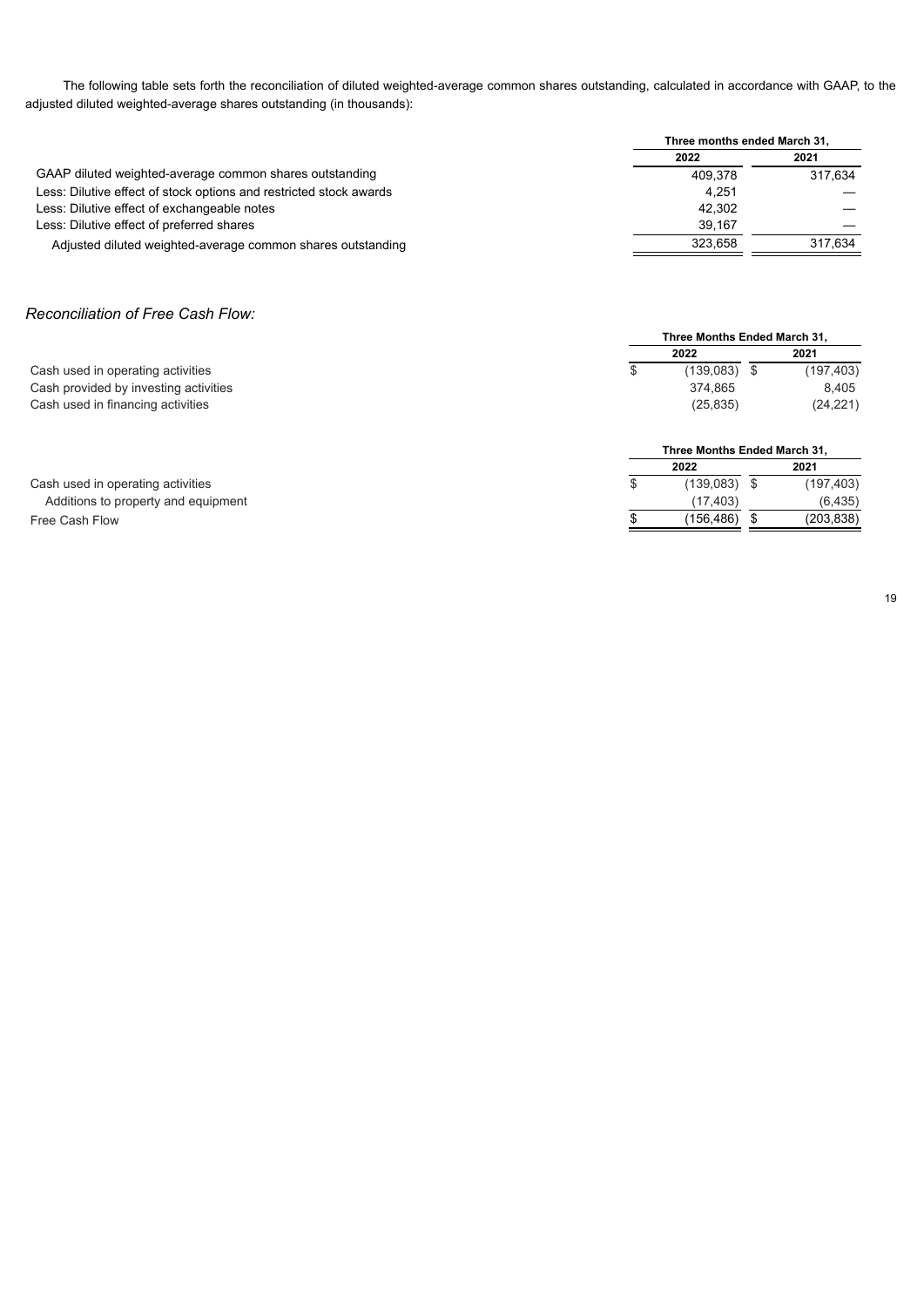Reconciliation of Adjusted Operating Income (Loss) to operating income (loss) in our statement of operations and Adjusted *EBITDA to loss from continuing operations in our statement of operations by business segment:*

| Hospitality<br><b>Travel Solutions</b><br><b>Total</b><br>Corporate<br><b>Solutions</b><br>Adjusted Operating Income (Loss)<br>\$<br>45,306<br>$(15, 117)$ \$<br>$(59,344)$ \$<br>- \$<br>Less:<br>(170)<br>Equity method loss<br>Acquisition-related amortization <sup>(2a)</sup><br>15,803<br>Acquisition-related costs(5)<br>3,664<br>Litigation costs, net <sup>(6)</sup><br>3,475<br>Stock-based compensation<br>27,605<br>45,476<br>(15, 117)<br>$(109, 891)$ \$<br>Operating income (loss)<br>\$<br>\$<br>-\$<br>\$<br>73,560<br>$(9,317)$ \$<br>$(59,093)$ \$<br>\$<br><b>Adjusted EBITDA</b><br>Less:<br>251<br>Depreciation and amortization of property and equipment <sup>(2b)</sup><br>22,115<br>4.600<br>Amortization of capitalized implementation costs <sup>(2c)</sup><br>6,139<br>1,200<br>Acquisition-related amortization <sup>(2a)</sup><br>15,803<br>Acquisition-related costs(5)<br>3,664<br>Litigation costs, net <sup>(6)</sup><br>3,475<br>Stock-based compensation<br>27,605<br>(170)<br>Equity method loss<br>45,476<br>\$<br>(15, 117)<br>$(109, 891)$ \$<br>Operating income (loss)<br>\$<br>\$<br>Interest expense, net<br>Other, net <sup>(3)</sup><br>Loss on extinguishment of debt<br>Equity method loss<br>Benefit for income taxes |                                   | Three Months Ended March 31, 2022 |  |  |  |  |   |           |
|-------------------------------------------------------------------------------------------------------------------------------------------------------------------------------------------------------------------------------------------------------------------------------------------------------------------------------------------------------------------------------------------------------------------------------------------------------------------------------------------------------------------------------------------------------------------------------------------------------------------------------------------------------------------------------------------------------------------------------------------------------------------------------------------------------------------------------------------------------------------------------------------------------------------------------------------------------------------------------------------------------------------------------------------------------------------------------------------------------------------------------------------------------------------------------------------------------------------------------------------------------------------------|-----------------------------------|-----------------------------------|--|--|--|--|---|-----------|
|                                                                                                                                                                                                                                                                                                                                                                                                                                                                                                                                                                                                                                                                                                                                                                                                                                                                                                                                                                                                                                                                                                                                                                                                                                                                         |                                   |                                   |  |  |  |  |   |           |
|                                                                                                                                                                                                                                                                                                                                                                                                                                                                                                                                                                                                                                                                                                                                                                                                                                                                                                                                                                                                                                                                                                                                                                                                                                                                         |                                   |                                   |  |  |  |  |   | (29, 155) |
|                                                                                                                                                                                                                                                                                                                                                                                                                                                                                                                                                                                                                                                                                                                                                                                                                                                                                                                                                                                                                                                                                                                                                                                                                                                                         |                                   |                                   |  |  |  |  |   |           |
|                                                                                                                                                                                                                                                                                                                                                                                                                                                                                                                                                                                                                                                                                                                                                                                                                                                                                                                                                                                                                                                                                                                                                                                                                                                                         |                                   |                                   |  |  |  |  |   | (170)     |
|                                                                                                                                                                                                                                                                                                                                                                                                                                                                                                                                                                                                                                                                                                                                                                                                                                                                                                                                                                                                                                                                                                                                                                                                                                                                         |                                   |                                   |  |  |  |  |   | 15,803    |
|                                                                                                                                                                                                                                                                                                                                                                                                                                                                                                                                                                                                                                                                                                                                                                                                                                                                                                                                                                                                                                                                                                                                                                                                                                                                         |                                   |                                   |  |  |  |  |   | 3,664     |
|                                                                                                                                                                                                                                                                                                                                                                                                                                                                                                                                                                                                                                                                                                                                                                                                                                                                                                                                                                                                                                                                                                                                                                                                                                                                         |                                   |                                   |  |  |  |  |   | 3,475     |
|                                                                                                                                                                                                                                                                                                                                                                                                                                                                                                                                                                                                                                                                                                                                                                                                                                                                                                                                                                                                                                                                                                                                                                                                                                                                         |                                   |                                   |  |  |  |  |   | 27,605    |
|                                                                                                                                                                                                                                                                                                                                                                                                                                                                                                                                                                                                                                                                                                                                                                                                                                                                                                                                                                                                                                                                                                                                                                                                                                                                         |                                   |                                   |  |  |  |  |   | (79, 532) |
|                                                                                                                                                                                                                                                                                                                                                                                                                                                                                                                                                                                                                                                                                                                                                                                                                                                                                                                                                                                                                                                                                                                                                                                                                                                                         |                                   |                                   |  |  |  |  |   | 5,150     |
|                                                                                                                                                                                                                                                                                                                                                                                                                                                                                                                                                                                                                                                                                                                                                                                                                                                                                                                                                                                                                                                                                                                                                                                                                                                                         |                                   |                                   |  |  |  |  |   | 26,966    |
|                                                                                                                                                                                                                                                                                                                                                                                                                                                                                                                                                                                                                                                                                                                                                                                                                                                                                                                                                                                                                                                                                                                                                                                                                                                                         |                                   |                                   |  |  |  |  |   | 7,339     |
|                                                                                                                                                                                                                                                                                                                                                                                                                                                                                                                                                                                                                                                                                                                                                                                                                                                                                                                                                                                                                                                                                                                                                                                                                                                                         |                                   |                                   |  |  |  |  |   | 15,803    |
|                                                                                                                                                                                                                                                                                                                                                                                                                                                                                                                                                                                                                                                                                                                                                                                                                                                                                                                                                                                                                                                                                                                                                                                                                                                                         |                                   |                                   |  |  |  |  |   | 3,664     |
|                                                                                                                                                                                                                                                                                                                                                                                                                                                                                                                                                                                                                                                                                                                                                                                                                                                                                                                                                                                                                                                                                                                                                                                                                                                                         |                                   |                                   |  |  |  |  |   | 3,475     |
|                                                                                                                                                                                                                                                                                                                                                                                                                                                                                                                                                                                                                                                                                                                                                                                                                                                                                                                                                                                                                                                                                                                                                                                                                                                                         |                                   |                                   |  |  |  |  |   | 27,605    |
|                                                                                                                                                                                                                                                                                                                                                                                                                                                                                                                                                                                                                                                                                                                                                                                                                                                                                                                                                                                                                                                                                                                                                                                                                                                                         |                                   |                                   |  |  |  |  |   | (170)     |
|                                                                                                                                                                                                                                                                                                                                                                                                                                                                                                                                                                                                                                                                                                                                                                                                                                                                                                                                                                                                                                                                                                                                                                                                                                                                         |                                   |                                   |  |  |  |  |   | (79, 532) |
|                                                                                                                                                                                                                                                                                                                                                                                                                                                                                                                                                                                                                                                                                                                                                                                                                                                                                                                                                                                                                                                                                                                                                                                                                                                                         |                                   |                                   |  |  |  |  |   | (61, 058) |
|                                                                                                                                                                                                                                                                                                                                                                                                                                                                                                                                                                                                                                                                                                                                                                                                                                                                                                                                                                                                                                                                                                                                                                                                                                                                         |                                   |                                   |  |  |  |  |   | 191,241   |
|                                                                                                                                                                                                                                                                                                                                                                                                                                                                                                                                                                                                                                                                                                                                                                                                                                                                                                                                                                                                                                                                                                                                                                                                                                                                         |                                   |                                   |  |  |  |  |   | (3, 533)  |
|                                                                                                                                                                                                                                                                                                                                                                                                                                                                                                                                                                                                                                                                                                                                                                                                                                                                                                                                                                                                                                                                                                                                                                                                                                                                         |                                   |                                   |  |  |  |  |   | (170)     |
|                                                                                                                                                                                                                                                                                                                                                                                                                                                                                                                                                                                                                                                                                                                                                                                                                                                                                                                                                                                                                                                                                                                                                                                                                                                                         |                                   |                                   |  |  |  |  |   | 596       |
|                                                                                                                                                                                                                                                                                                                                                                                                                                                                                                                                                                                                                                                                                                                                                                                                                                                                                                                                                                                                                                                                                                                                                                                                                                                                         | Income from continuing operations |                                   |  |  |  |  | S | 47,544    |

20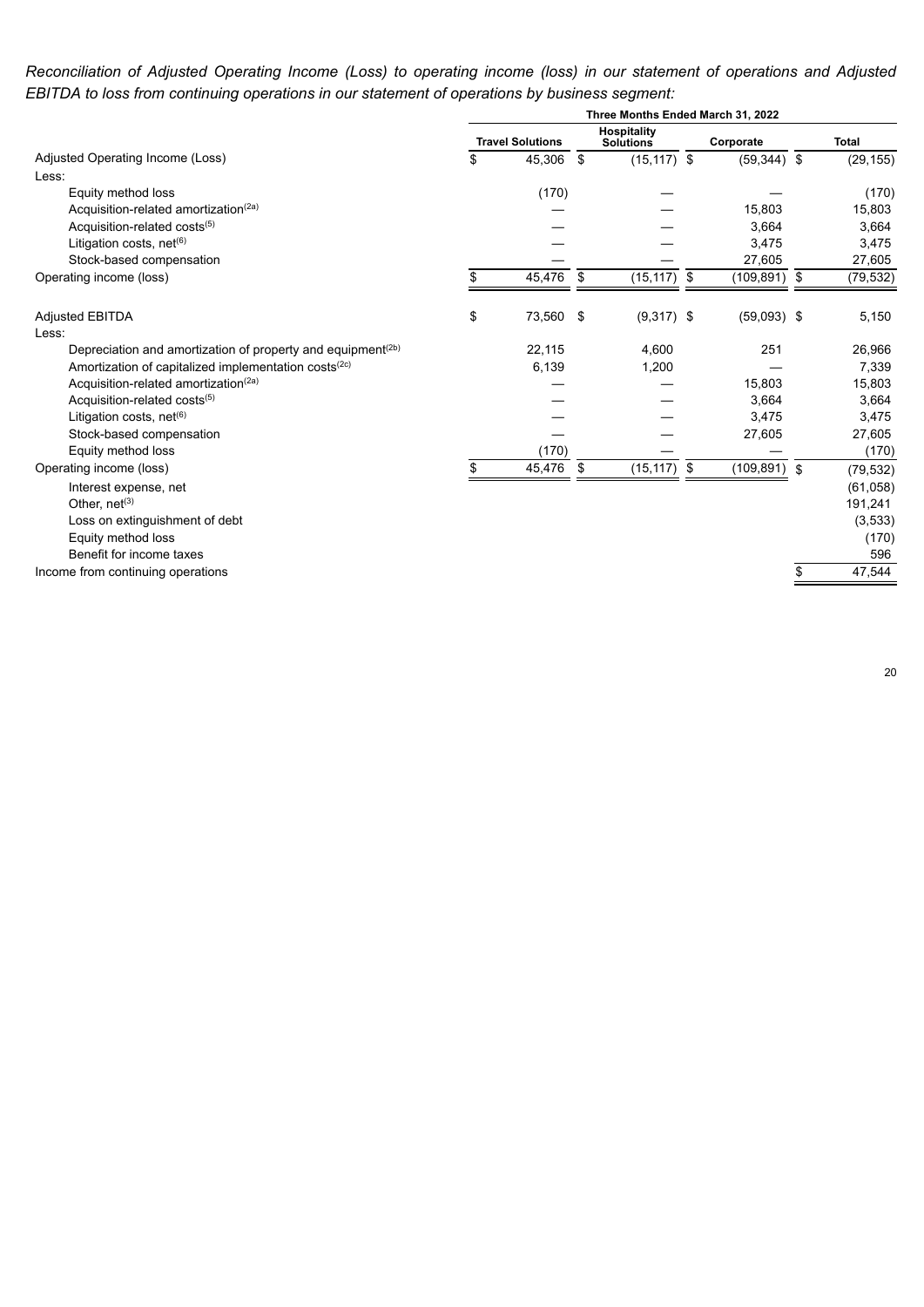|                                                                         | Three Months Ended March 31, 2021 |                         |    |                                        |    |           |    |              |
|-------------------------------------------------------------------------|-----------------------------------|-------------------------|----|----------------------------------------|----|-----------|----|--------------|
|                                                                         |                                   | <b>Travel Solutions</b> |    | <b>Hospitality</b><br><b>Solutions</b> |    | Corporate |    | <b>Total</b> |
| <b>Adjusted Operating Loss</b>                                          | \$                                | (106, 133)              | \$ | (13, 587)                              | \$ | (46, 782) | \$ | (166, 502)   |
| Less:                                                                   |                                   |                         |    |                                        |    |           |    |              |
| Equity method loss                                                      |                                   | (911)                   |    |                                        |    |           |    | (911)        |
| Acquisition-related amortization <sup>(2a)</sup>                        |                                   |                         |    |                                        |    | 16,221    |    | 16,221       |
| Restructuring and other costs <sup>(4)</sup>                            |                                   |                         |    |                                        |    | (5, 135)  |    | (5, 135)     |
| Acquisition-related costs(5)                                            |                                   |                         |    |                                        |    | 720       |    | 720          |
| Litigation costs, net <sup>(6)</sup>                                    |                                   |                         |    |                                        |    | 730       |    | 730          |
| Stock-based compensation                                                |                                   |                         |    |                                        |    | 24,426    |    | 24,426       |
| Operating loss                                                          |                                   | (105, 222)              | \$ | (13, 587)                              | \$ | (83, 744) | \$ | (202, 553)   |
| <b>Adjusted EBITDA</b>                                                  | \$                                | (57, 363)               | \$ | (5,660)                                | \$ | (46, 477) | \$ | (109, 500)   |
| Less:                                                                   |                                   |                         |    |                                        |    |           |    |              |
| Depreciation and amortization of property and equipment <sup>(2b)</sup> |                                   | 41,372                  |    | 6,915                                  |    | 305       |    | 48,592       |
| Amortization of capitalized implementation costs <sup>(2c)</sup>        |                                   | 7,398                   |    | 1,012                                  |    |           |    | 8,410        |
| Acquisition-related amortization(2a)                                    |                                   |                         |    |                                        |    | 16,221    |    | 16,221       |
| Restructuring and other costs <sup>(4)</sup>                            |                                   |                         |    |                                        |    | (5, 135)  |    | (5, 135)     |
| Acquisition-related costs(5)                                            |                                   |                         |    |                                        |    | 720       |    | 720          |
| Litigation costs, net <sup>(6)</sup>                                    |                                   |                         |    |                                        |    | 730       |    | 730          |
| Stock-based compensation                                                |                                   |                         |    |                                        |    | 24,426    |    | 24,426       |
| Equity method loss                                                      |                                   | (911)                   |    |                                        |    |           |    | (911)        |
| Operating loss                                                          | \$.                               | (105, 222)              | \$ | (13, 587)                              | \$ | (83, 744) | \$ | (202, 553)   |
| Interest expense, net                                                   |                                   |                         |    |                                        |    |           |    | (64, 101)    |
| Other, net <sup>(3)</sup>                                               |                                   |                         |    |                                        |    |           |    | 11,631       |
| Equity method loss                                                      |                                   |                         |    |                                        |    |           |    | (911)        |
| Provision for income taxes                                              |                                   |                         |    |                                        |    |           |    | (3,997)      |
| Loss from continuing operations                                         |                                   |                         |    |                                        |    |           | S  | (259, 931)   |
|                                                                         |                                   |                         |    |                                        |    |           |    |              |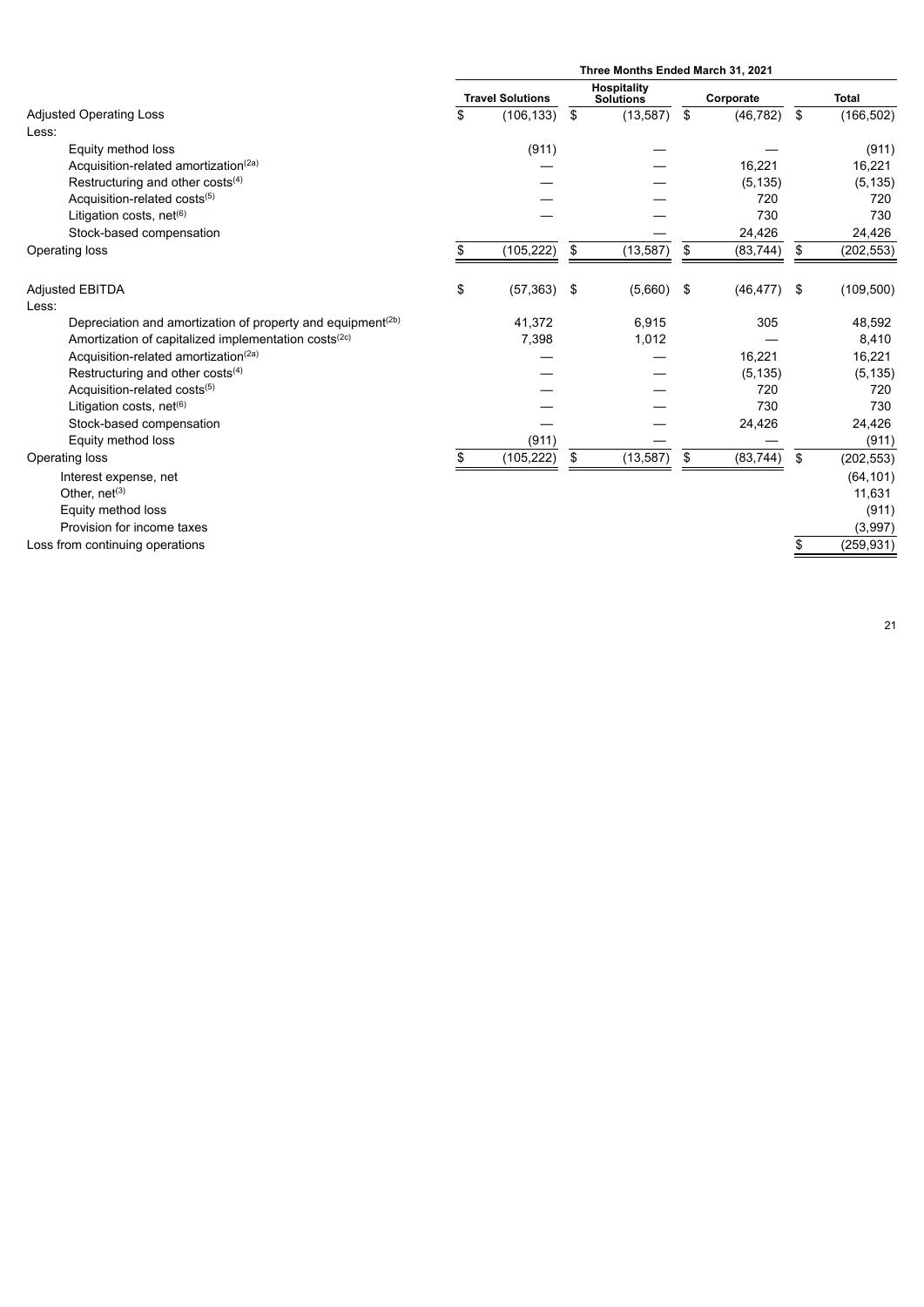#### **Non-GAAP Footnotes**

- (1) Net income attributable to noncontrolling interests represents an adjustment to include earnings allocated to noncontrolling interests held in (i) Sabre Travel Network Middle East of 40%, (ii) Sabre Seyahat Dagitim Sistemleri A.S. of 40%, (iii) Sabre Travel Network Lanka (Pte) Ltd of 40%, and (iv) Sabre Bulgaria of 40%.
- (2) Depreciation and amortization expenses:

(a) Acquisition-related amortization represents amortization of intangible assets from the take-private transaction in 2007 as well as intangibles associated with acquisitions since that date.

(b) Depreciation and amortization of property and equipment includes software developed for internal use as well as amortization of contract acquisition costs.

(c) Amortization of capitalized implementation costs represents amortization of upfront costs to implement new customer contracts under our SaaS and hosted revenue model.

- (3) Other, net includes a \$192 million gain on the sale of AirCentre during the three months ended March 31, 2022, and a \$15 million gain on sale of equity securities during the three months ended March 31, 2021. In addition, all periods presented include foreign exchange gains and losses related to the remeasurement of foreign currency denominated balances included in our consolidated balance sheets into the relevant functional currency.
- (4) Restructuring and other costs represents charges, and adjustments to those charges, associated with business restructuring and associated changes as well as other measures to support the new organizational structure and to respond to the impacts of the COVID-19 pandemic on our business, facilities and cost structure.
- (5) Acquisition-related costs represent fees and expenses incurred associated with the AirCentre disposition and other potential transactions.
- (6) Litigation costs, net represent charges associated with antitrust litigation and other foreign non-income tax contingency matters.
- (7) The tax impact of adjustments includes the tax effect of each separate adjustment based on the statutory tax rate for the jurisdiction(s) in which the adjustment was taxable or deductible, the impact of the adjustments on valuation allowance assessments, and the tax